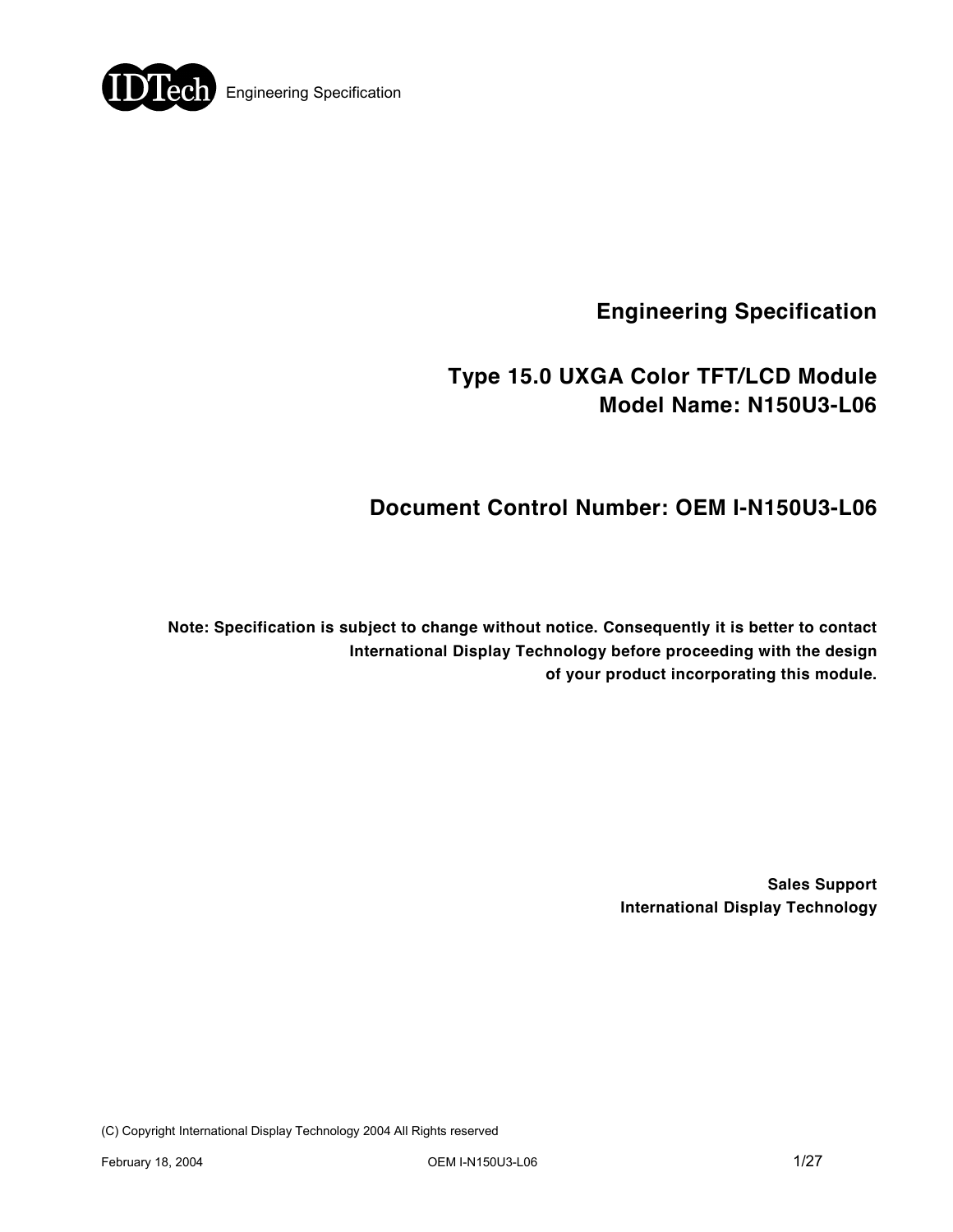

**Engineering Specification** 

### **i Contents**

- i Contents
- ii Record of Revision
- **1.0 Handling Precautions**
- **2.0 General Description**
- 2.1 Characteristics
- 2.2 Functional Block Diagram
- **3.0 Absolute Maximum Ratings**
- **4.0 Optical Characteristics**
- **5.0 Signal Interface**
- **Connectors**
- 5.2 Interface Signal Connector
- 5.3 Interface Signal Description
- 5.4 Interface Signal Electrical Characteristics
- 5.4.1 Signal Electrical Characteristics for LVDS Receiver
- 5.4.2 LVDS Receiver Internal Circuit
- 5.4.3 Recommended Guidelines for Motherboard PCB Design and Cable Selection
- 5.5 Signal for Lamp connector
- **6.0 Pixel format image**
- **7.0 Parameter guide line for CFL Inverter**
- **8.0 Interface Timings**
- **Timing Characteristics**
- 8.2 Timing Definition
- **9.0 Power Specifications**
- **10.0 Power ON/OFF Sequence**
- **11.0 Mechanical Characteristics**
- **12.0 National Test Lab Requirement**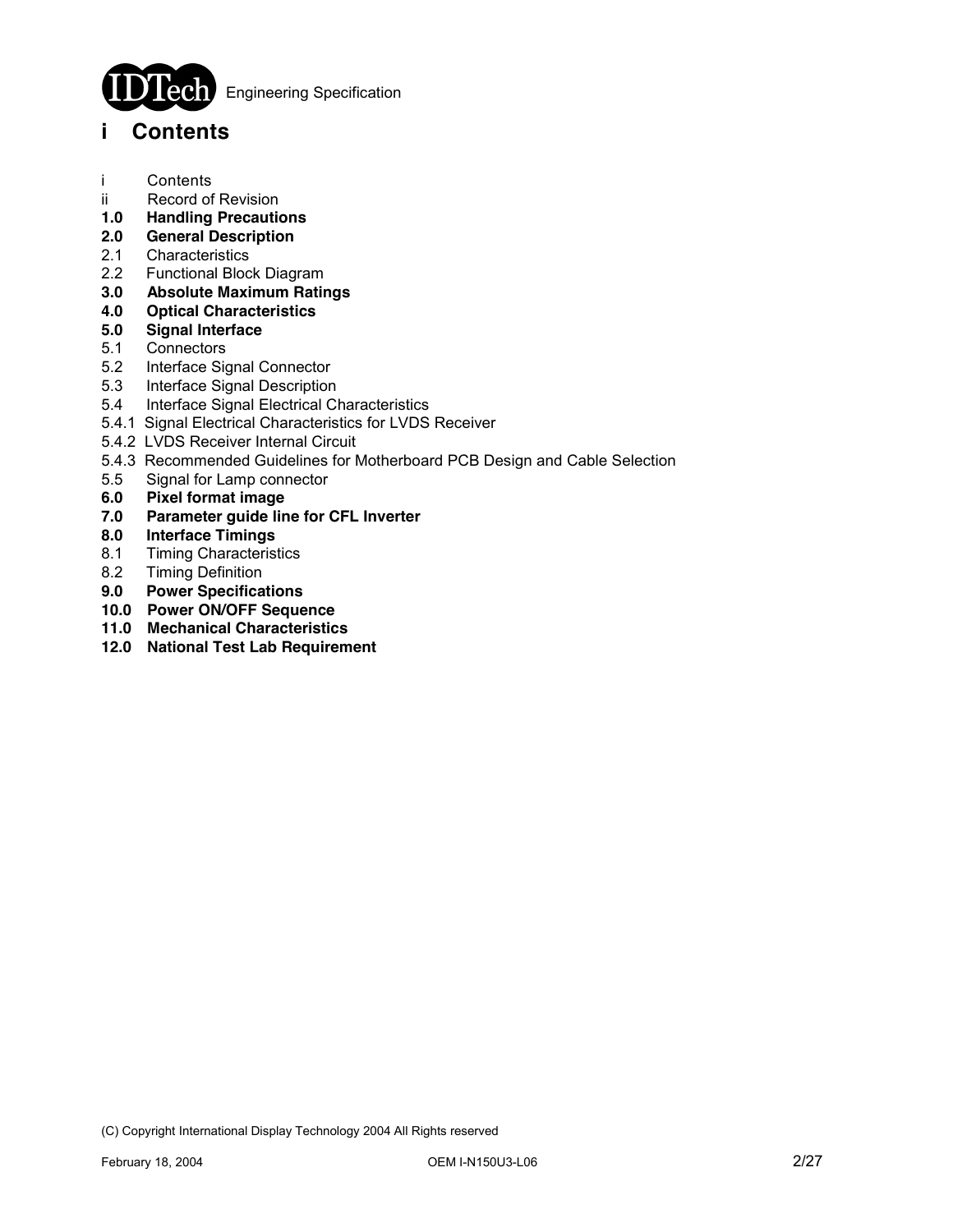

# **ii Record of Revision**

| Date              | Document Revision       | Page | Summary                     |
|-------------------|-------------------------|------|-----------------------------|
| February 18, 2004 | <b>OEM I-N150U3-L06</b> | All  | First Edition for customer. |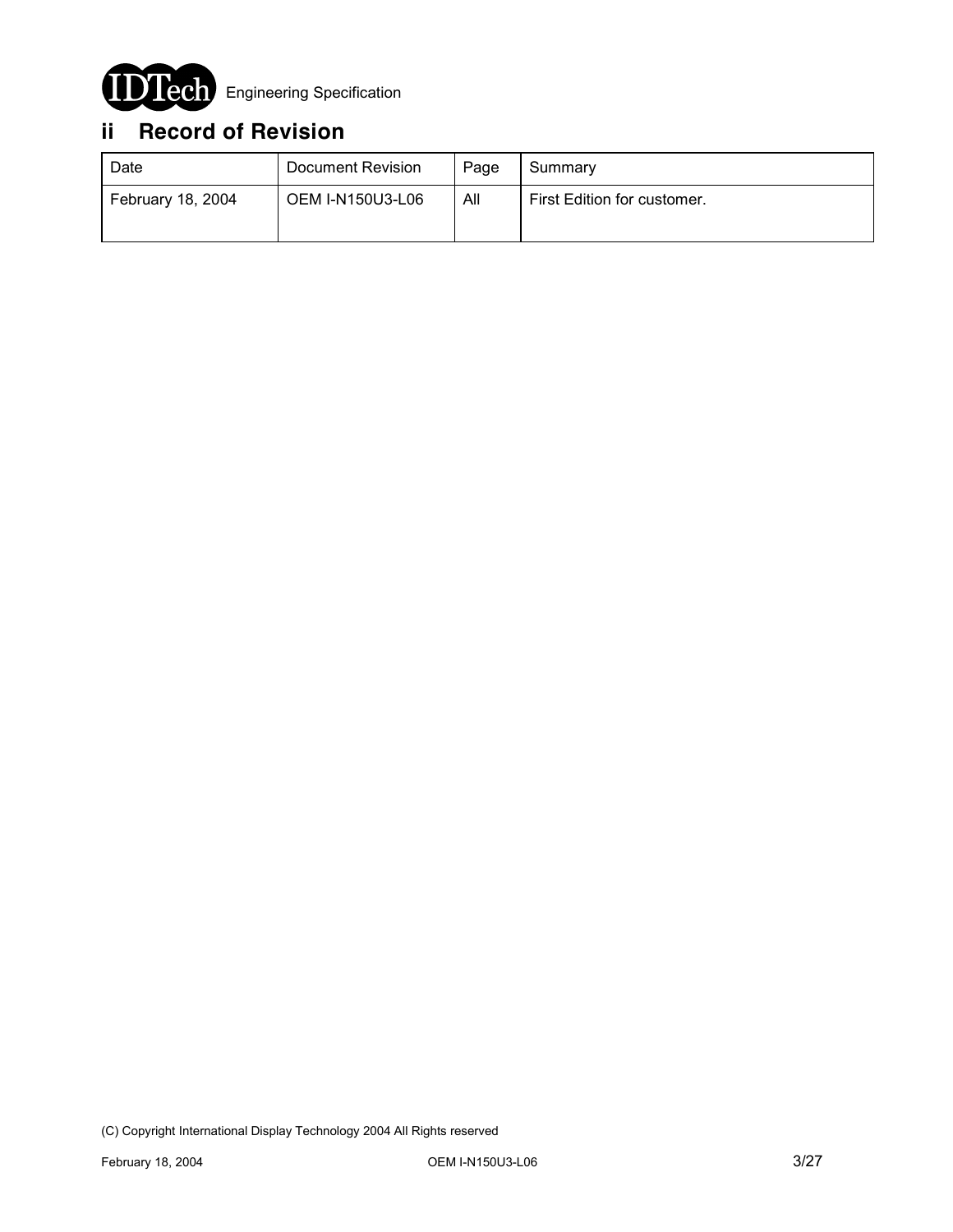

**Engineering Specification** 

# **1.0 Handling Precautions**

- Since front polarizer is easily damaged, pay attention not to scratch it.
- Be sure to turn off power supply when inserting or disconnecting from input connector.
- Wipe off water drop immediately. Long contact with water may cause discoloration or spots.
- When the panel surface is soiled, wipe it with absorbent cotton or other soft cloth.
- Since the panel is made of glass, it may break or crack if dropped or bumped on hard surface.
- Since CMOS LSI is used in this module, take care of static electricity and insure human earth when handling.
- Do not open nor modify the Module Assembly.
- Do not press the reflector sheet at the back of the module to any directions.
- Do not stick the adhesive tape on the reflector sheet at the back of the LCD module.
- In case if a Module has to be put back into the packing container slot after once it was taken out from the container, do not press the center of the CFL Reflector edge. Instead, press at the far ends of the CFL Reflector edge softly. Otherwise the TFT Module may be damaged.
- At the insertion or removal of the Signal Interface Connector, be sure not to rotate nor tilt the Interface Connector of the TFT Module.
- After installation of the TFT Module into an enclosure ( Notebook PC Bezel, for example), do not twist nor bent the TFT Module even momentary. At designing the enclosure, it should be taken into consideration that no bending/twisting forces are applied to the TFT Module from outside. Otherwise the TFT Module may be damaged.
- The fluorescent lamp in the liquid crystal display (LCD) contains mercury. Do not put it in trash that is disposed of in landfills. Dispose of it as required by local ordinances or regulations.
- Small amount of materials having no flammability grade is used in the LCD module. The LCD module should be supplied by power complied with requirements of Limited Power Source (2.11, IEC60950 3rd.Ed. or UL60950 3rd. Ed.), or be applied exemption conditions of flammability requirements (4.7.3.4, IEC60950 3rd.Ed. or UL60950 3rd.Ed.) in an end product.
- The LCD module is designed so that the CFL in it is supplied by Limited Current Circuit (2.4, IEC60950 3rd.Ed. or UL60950 3rd.Ed.). Do not connect the CFL in Hazardous Voltage Circuit.
	- The information contained herein is presented only as a guide for the applications of our products. No responsibility is assumed by International Display Technology for any infringements of patents or other right of the third partied which may result from its use. No license is granted by implication or otherwise under any patent or patent rights of International Display Technology or others.
	- The information contained herein may be changed without prior notice. It is therefore advisable to contact International Display Technology before proceeding with the design of equipment incorporating this product.

<sup>(</sup>C) Copyright International Display Technology 2004 All Rights reserved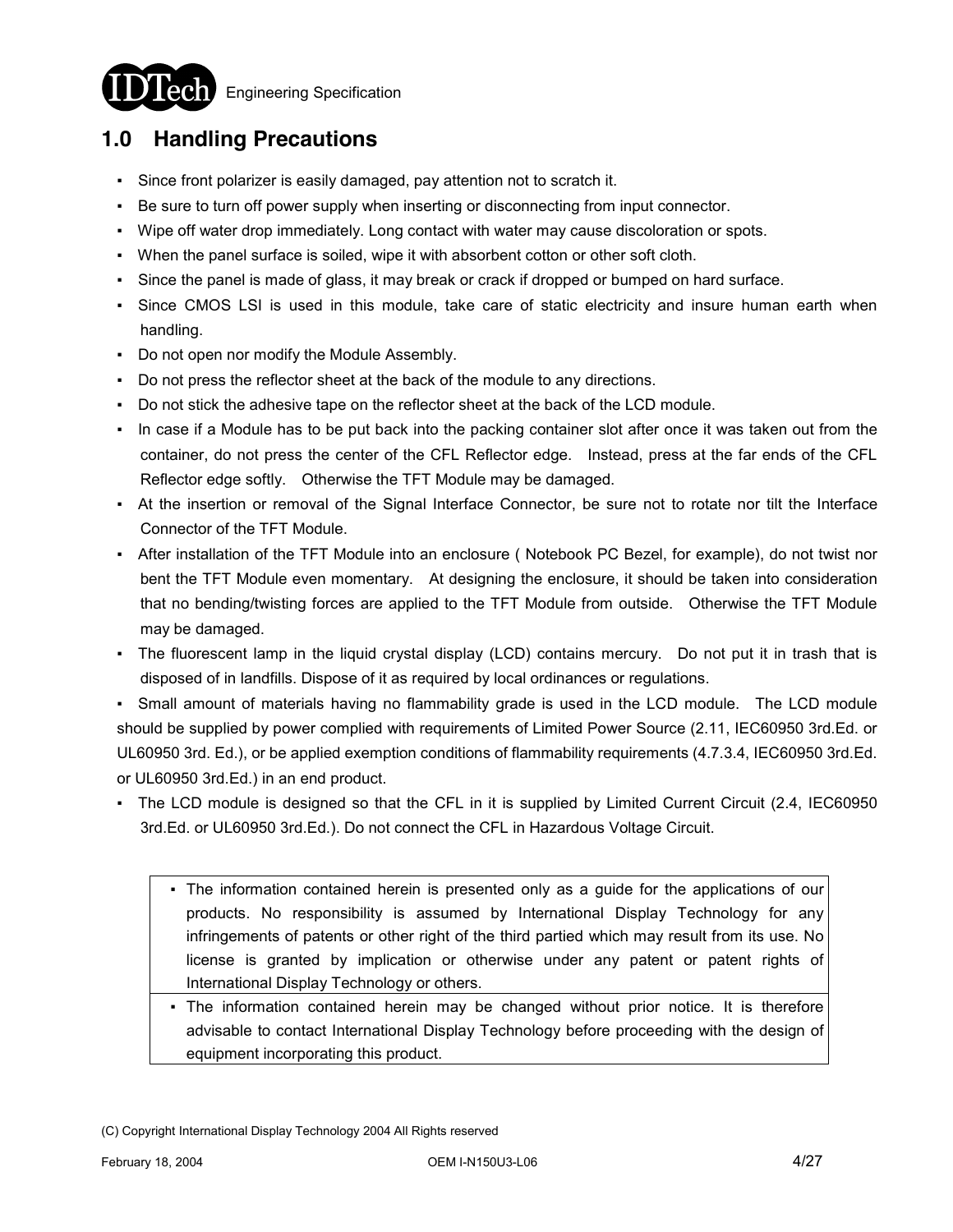

# **2.0 General Description**

This specification applies to the Type 15.0 Color TFT/LCD Module 'N150U3-L06'.

This module is designed for a display unit of notebook style personal computer.

The screen format and electrical interface are intended to support the UXGA (1600(H) x 1200(V)) screen.

Support color is native 262K colors (RGB 6-bit data driver).

All input signals are LVDS (Low Voltage Differential Signaling) interface compatible.

This module does not contain an inverter card for backlight.

#### **2.1 Characteristics**

The following items are characteristics summary on the table under 25 degree C condition:

| <b>CHARACTERISTICS ITEMS</b>            | <b>SPECIFICATIONS</b>                                          |
|-----------------------------------------|----------------------------------------------------------------|
| Screen Diagonal<br>[mm]                 | 381                                                            |
| Pixels H x V                            | 1600(x3) x 1200                                                |
| Active Area [mm]                        | $304.8(H) \times 228.6(V)$                                     |
| Pixel Pitch [mm]                        | 0.1905(per one triad) x 0.1905                                 |
| <b>Pixel Arrangement</b>                | R, G, B Vertical Stripe                                        |
| Weight [grams]                          | 575 Typ 600 Max.                                               |
| <b>Physical Size</b><br>[mm]            | 317.3(W) x 242.0(H) x 6.2(D) Typ./6.5(D) Max.                  |
| Display Mode                            | <b>Normally Black</b>                                          |
| <b>Display Surface Treatment</b>        | <b>Anti-Glare Treatment</b>                                    |
| <b>Support Color</b>                    | Native 262K colors (RGB 6-bit data driver)                     |
| $[cd/m2]$ (center)<br>White Luminance   | 200 Тур.                                                       |
| <b>Contrast Ratio</b>                   | 400:1 Typ.                                                     |
| Optical Rise Time + Fall Time [msec]    | 60 Typ., 120 Max                                               |
| Nominal Input Voltage VDD [Volt]        | $+3.3$ Typ.                                                    |
| Power Consumption [Watt](VDD)           | 3.1 Typ., 4.4 Max.                                             |
| Lamp Power Consumption<br>[Watt]        | 4.1 Typ., (W/o inverter loss)                                  |
|                                         | 4.5 Max., (W/o inverter loss)                                  |
| <b>Typical Power Consumption [Watt]</b> | 7.2 Typ., 8.9 Max.(W/o inverter loss)                          |
| <b>Electrical Interface</b>             | 8 pairs LVDS (Even/Odd R/G/B Data(6bit), 3sync signals, Clock) |
| Temperature Range [degree C]            |                                                                |
| Operating                               | $0$ to $+50$                                                   |
| Storage (Shipping)                      | $-20$ to $+60$                                                 |
| CFL Cable Length<br>[mm]                | 85 Typ                                                         |
| Module Life                             | 10,000 hours (same as lamp life)                               |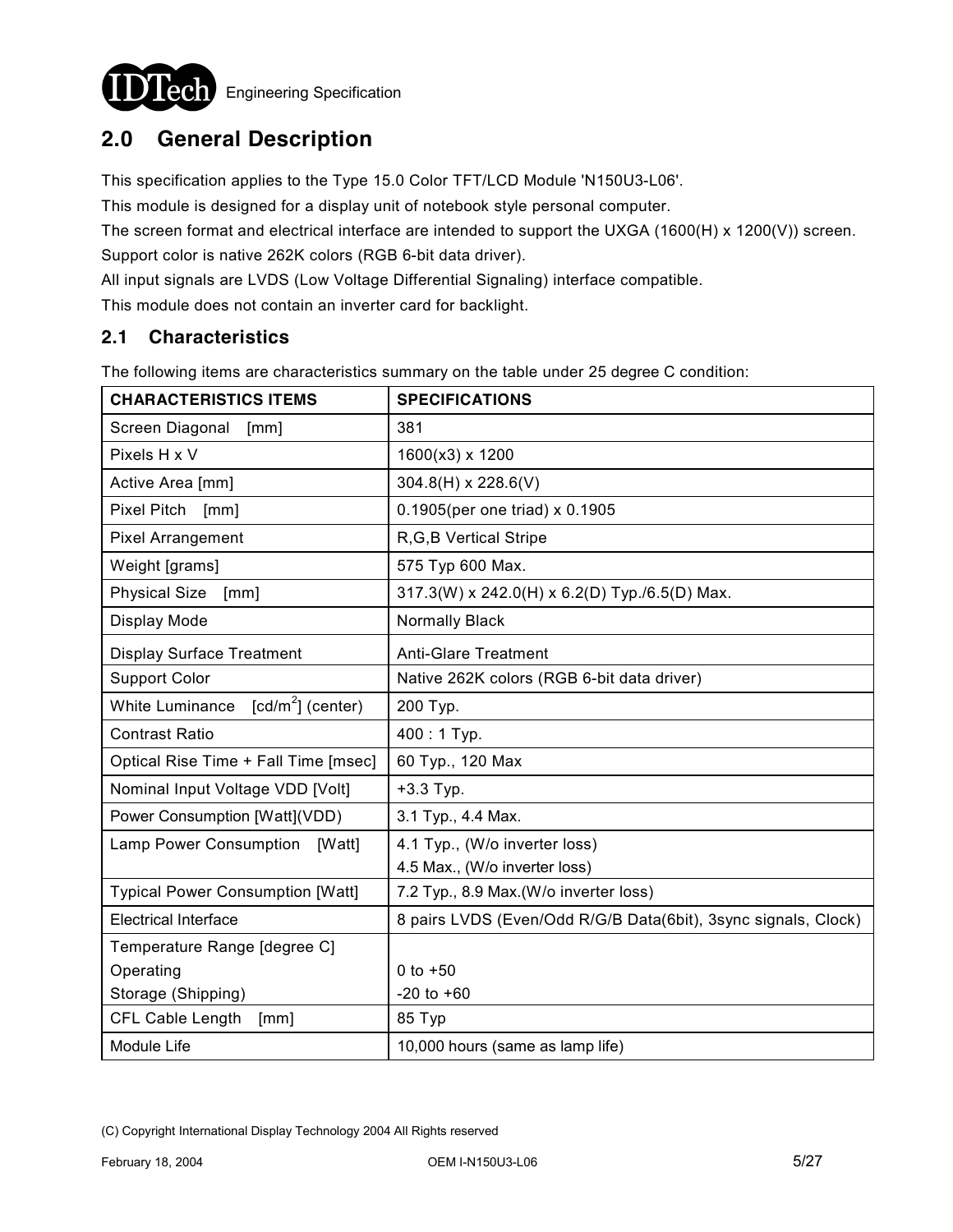

### **2.2 Functional Block Diagram**

The following diagram shows the functional block of this Type 15.0 Color TFT/LCD Module. The first LVDS port transmits even pixels while the second LVDS port transmits odd pixels.

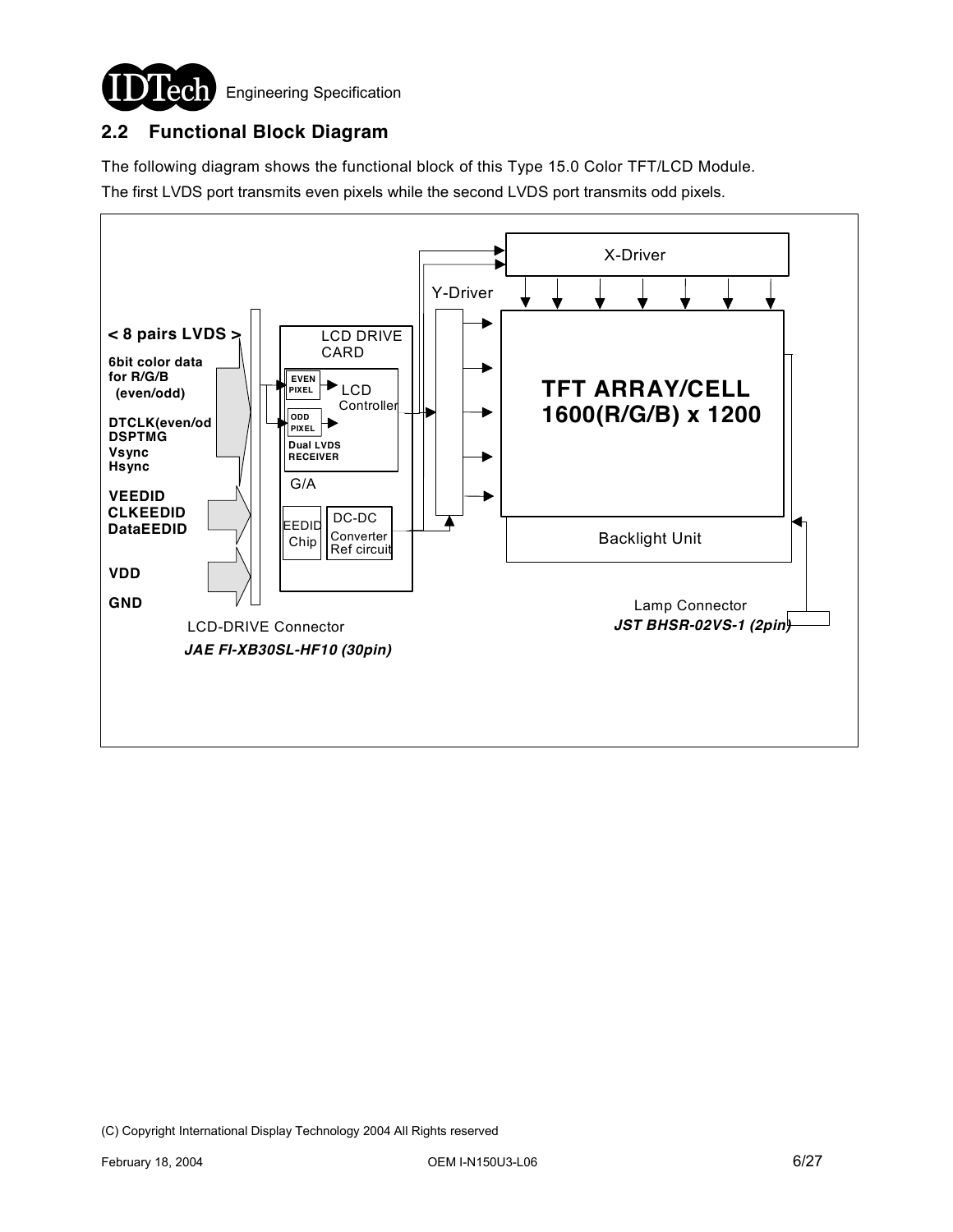

# **3.0 Absolute Maximum Ratings**

| Item                               | Symbol       | Min                          | <b>Max</b>     | Unit    | <b>Conditions</b> |
|------------------------------------|--------------|------------------------------|----------------|---------|-------------------|
| Logic/LCD Drive Voltage            | <b>VDD</b>   | $-0.3$                       | $+4.0$         | $\vee$  |                   |
| Input Signal Voltage               | <b>VIN</b>   | $-0.3$                       | $VDD+0.3$      | $\vee$  |                   |
| <b>CFL Ignition Voltage</b>        | Vs.          | $\qquad \qquad \blacksquare$ | $+2,000$       | Vrms    | Note 2            |
| <b>CFL Current</b>                 | <b>ICFL</b>  |                              | $\overline{7}$ | mAms    |                   |
| <b>CFL Peak Inrush Current</b>     | <b>ICFLP</b> |                              | 20             | mA      |                   |
| <b>Operating Temperature</b>       | TOP          | $\mathbf 0$                  | $+50$          | deg.C   | Note 1            |
| <b>Operating Relative Humidity</b> | <b>HOP</b>   | 8                            | 95             | %RH     | Note 1            |
| Storage Temperature                | TST          | $-20$                        | $+60$          | deg.C   | Note 1            |
| <b>Storage Relative Humidity</b>   | <b>HST</b>   | 5                            | 95             | %RH     | Note 1            |
| Vibration                          |              |                              | 1.5<br>10-200  | G<br>Hz |                   |
| Shock                              |              |                              | 50<br>18       | G<br>ms | Rectangle wave    |

Absolute maximum ratings of the module is as follows:

**Note 1:** Maximum Wet-Bulb should be 39 degree C and No condensation.

**Note 2:** Duration: 50msec Max. Ta=0 degree C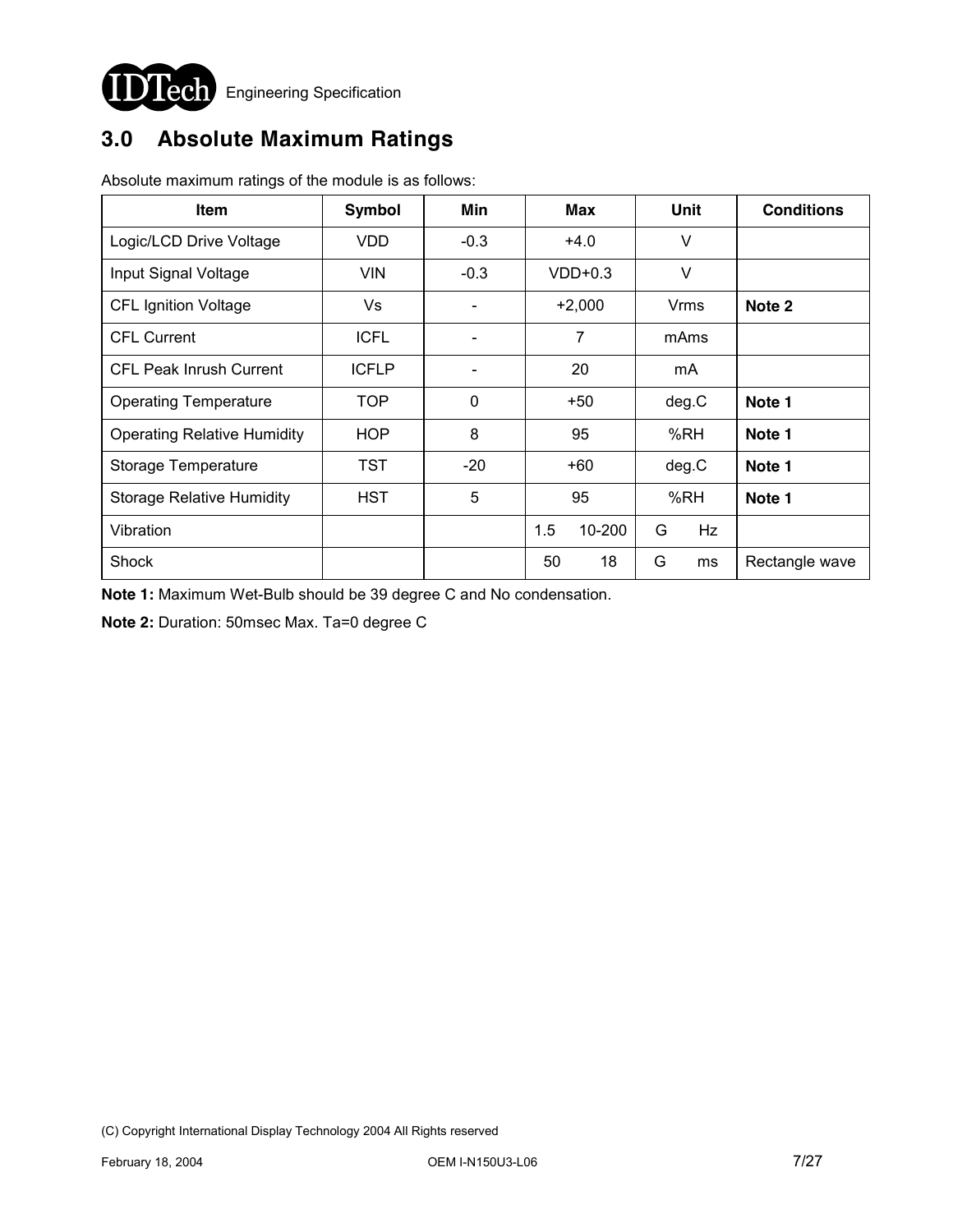

# **4.0 Optical Characteristics**

The optical characteristics are measured under stable conditions as follows under 25 degree C condition:

| Item                       | Conditions       |                | Specification |                  |             |  |
|----------------------------|------------------|----------------|---------------|------------------|-------------|--|
|                            |                  |                |               | Typ.             | <b>Note</b> |  |
| <b>Viewing Angle</b>       | Horizontal       |                | (Right)       | 85               |             |  |
| (Degrees)                  | $K \geq 10$      |                | (Left)        | 85               |             |  |
|                            | Vertical         |                | (Upper)       | 85               |             |  |
| K: Contrast Ratio          | $K \geq 10$      |                | (Lower)       | 85               |             |  |
| Contrast ratio             |                  |                |               | 400              |             |  |
| Response Time<br>(ms)      | Rising + Falling |                |               | 60               |             |  |
| Color                      | Red              | $\pmb{\times}$ |               | 0.569            |             |  |
| Chromaticity               | Red              | у              |               | 0.332            |             |  |
| (CIE)                      | Green            | X              |               | 0.312            |             |  |
|                            | Green            | у              |               | 0.544            |             |  |
|                            | <b>Blue</b>      | X              |               | 0.149            |             |  |
|                            | <b>Blue</b>      | у              |               | 0.132            |             |  |
|                            | White            | X              |               | 0.313            |             |  |
|                            | White            | y              |               | 0.329            |             |  |
| White Luminance $(cd/m^2)$ | Icfl=6.5mA       |                |               | 200 Typ.         |             |  |
|                            |                  |                |               | (Center)         |             |  |
|                            |                  |                |               | 185 Typ.         |             |  |
|                            |                  |                |               | (5point average) |             |  |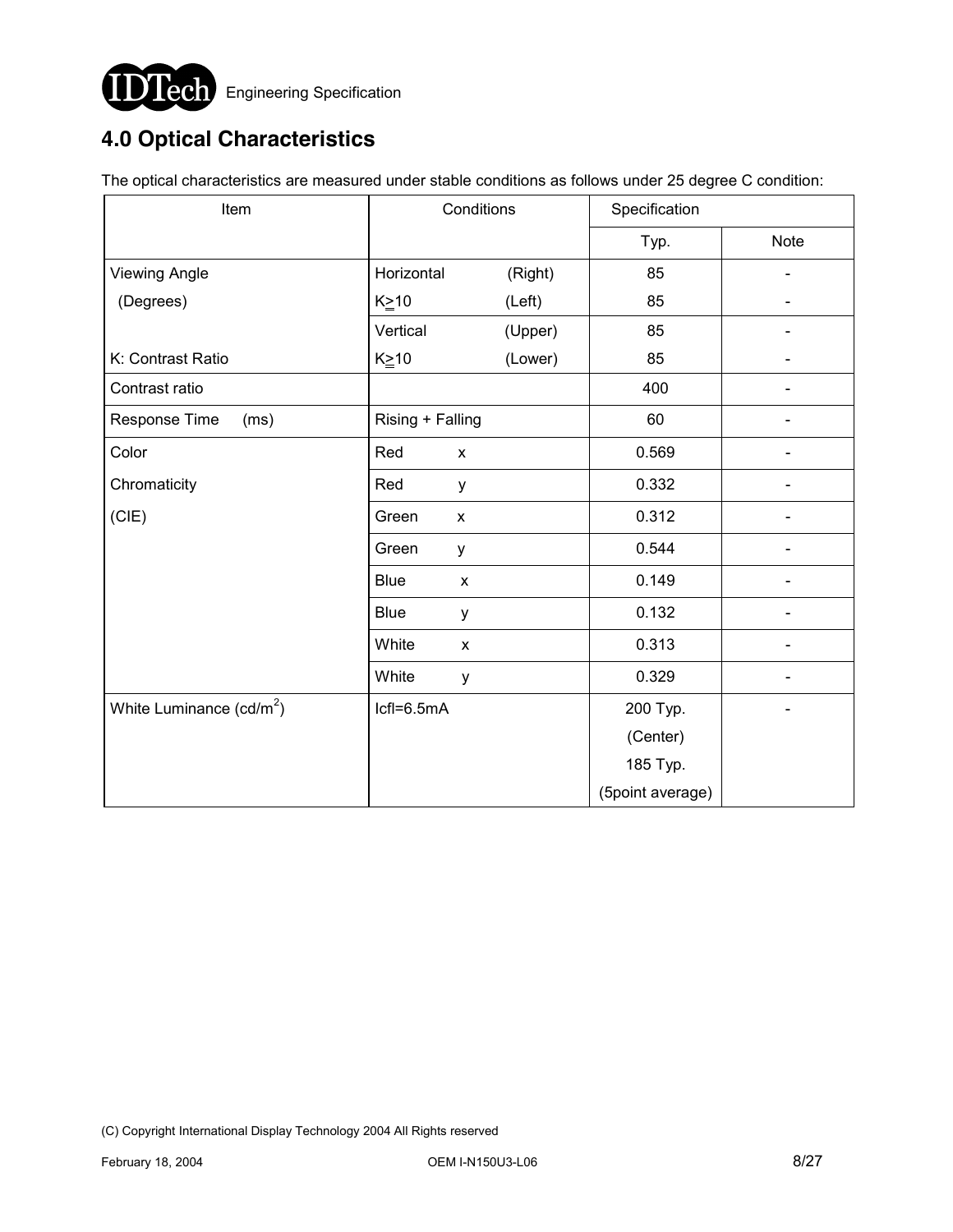

# **5.0 Signal Interface**

### **5.1 Connectors**

Physical interface is described as for the connector on module.

These connectors are capable of accommodating the following signals and will be following components.

| Connector Name / Designation         | For Signal Connector |
|--------------------------------------|----------------------|
| Manufacturer                         | JAE.                 |
| Type / Part Number                   | FI-XB30SL-HF10       |
| <b>Mating Receptacle Manufacture</b> | JAE.                 |
| Mating Receptacle/Part Number        | FI-X30M              |

| Connector Name / Designation | For Lamp Connector |
|------------------------------|--------------------|
| Manufacturer                 | JST                |
| Type / Part Number           | <b>BHSR-02VS-1</b> |
| Mating Type / Part Number    | SM02B-BHSS-1       |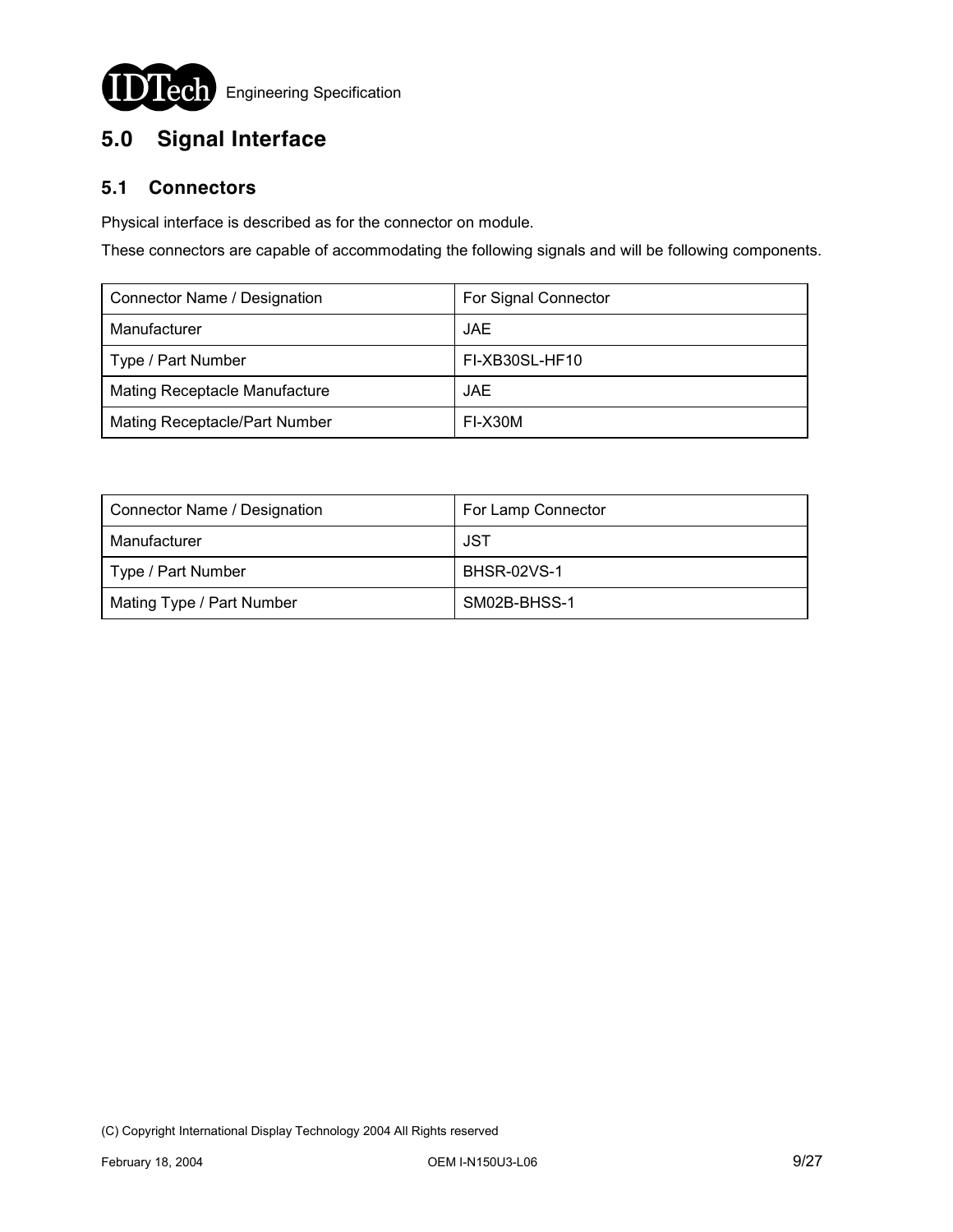

Engineering Specification

### **5.2 Interface Signal Connector**

| Pin#           | Signal Name                      | Pin# | Signal Name |
|----------------|----------------------------------|------|-------------|
| 1              | <b>GND</b>                       | 16   | <b>GND</b>  |
| $\overline{2}$ | <b>VDD</b>                       | 17   | ReCLKIN-    |
| 3              | <b>VDD</b>                       | 18   | ReCLKIN+    |
| 4              | $V_{EEDID}$ (Note 2,3)           | 19   | <b>GND</b>  |
| 5              | Reserved (Note 1)                | 20   | RoIN0-      |
| 6              | CLKEEDID (Note 2,4)              | 21   | RoIN0+      |
| $\overline{7}$ | Data <sub>EEDID</sub> (Note 2,4) | 22   | <b>GND</b>  |
| 8              | ReIN0-                           | 23   | RoIN1-      |
| 9              | ReIN0+                           | 24   | RoIN1+      |
| 10             | GND                              | 25   | <b>GND</b>  |
| 11             | ReIN1-                           | 26   | RoIN2-      |
| 12             | ReIN1+                           | 27   | RoIN2+      |
| 13             | <b>GND</b>                       | 28   | <b>GND</b>  |
| 14             | ReIN2-                           | 29   | RoCLKIN-    |
| 15             | ReIN2+                           | 30   | RoCLKIN+    |

| Pin# | <b>Signal Name</b>  |
|------|---------------------|
| 16   | <b>GND</b>          |
| 17   | ReCLKIN-            |
| 18   | ReCLKIN+            |
| 19   | <b>GND</b>          |
| 20   | RoIN <sub>0</sub> - |
| 21   | RoIN0+              |
| 22   | <b>GND</b>          |
| 23   | RoIN1-              |
| 24   | RoIN1+              |
| 25   | <b>GND</b>          |
| 26   | RoIN2-              |
| 27   | RoIN2+              |
| 28   | <b>GND</b>          |
| 29   | RoCLKIN-            |
| 30   | RoCLKIN+            |

#### **Note:**

- 1. 'Reserved' pins are not allowed to connect any other line.
- 2. This LCD Module complies with "VESA ENHANCED EXTENDED DISPLAY IDENTIFICATION DATA STANDARD Release A, Revision 1" and supports "EEDID version 1.3". This module uses Serial EEPROM AT24C02-10TI-2.7 (ATMEL) or compatible as a EEDID function.
- 3. V<sub>EEDID</sub> power source shall be the current limited circuit which has not exceeding 1A. (Reference Document: "Enhanced Display Data Channel (E-DDC™) Proposed Standard", VESA)
- 4. Both CLK<sub>EEDID</sub> line and Data<sub>EEDID</sub> line are pulled-up with 10K ohm resistor to V<sub>EEDID</sub> power source line at LCD panel, respectively.

Voltage levels of all input signals are LVDS compatible (except VDD,EEDID). Refer to "Signal Electrical Characteristics for LVDS(\*)", for voltage levels of all input signals.

<sup>(</sup>C) Copyright International Display Technology 2004 All Rights reserved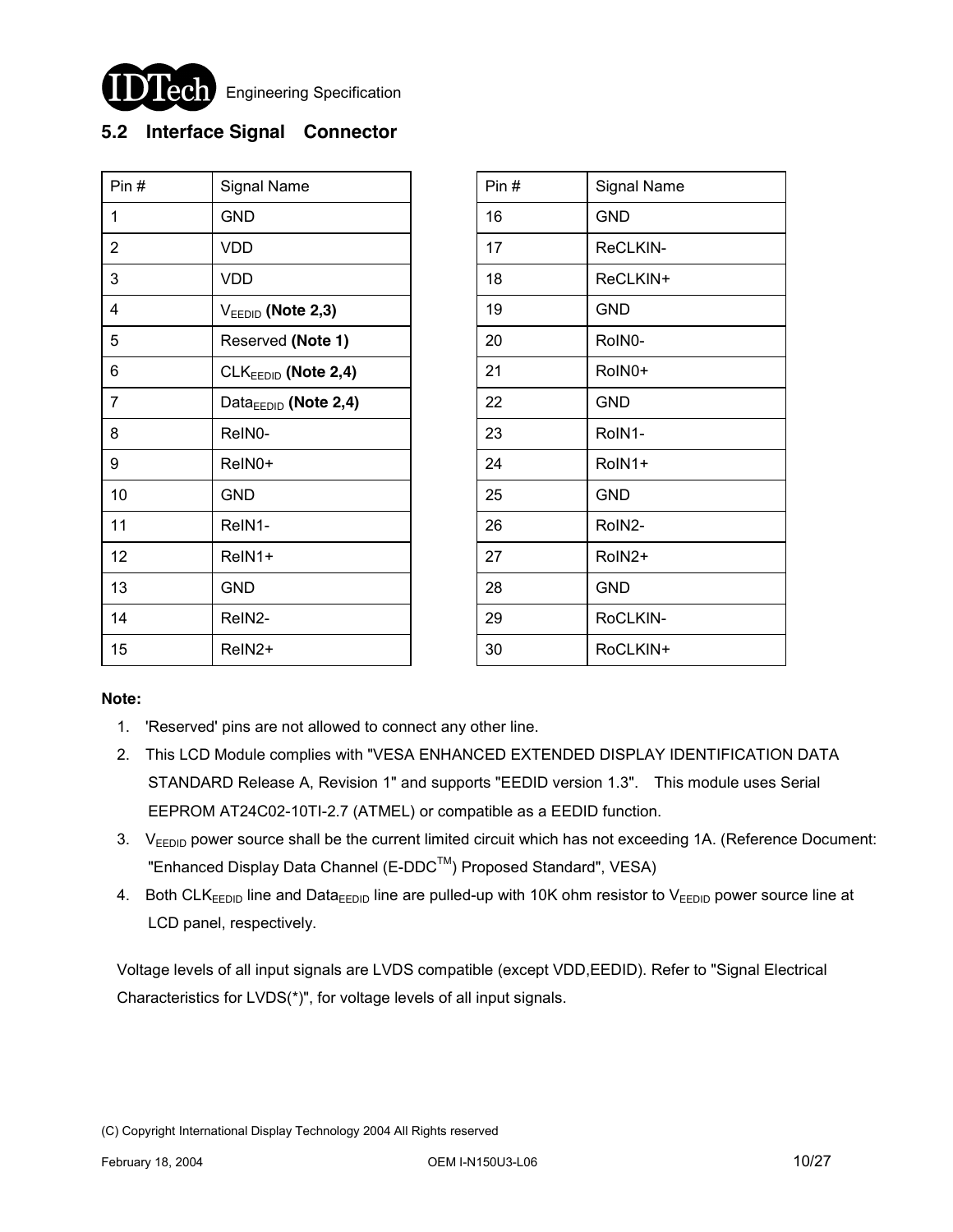

### **5.3 Interface Signal Description**

The LVDS receiver equipped in this LCD module is compatible with ANSI/TIA/TIA-644 standard.

| PIN#                    | <b>SIGNAL NAME</b>   | Description                                                           |
|-------------------------|----------------------|-----------------------------------------------------------------------|
| $\overline{\mathbf{c}}$ | <b>GND</b>           | Ground                                                                |
| 3                       | <b>VDD</b>           | +3.3V Power Supply                                                    |
| 4                       | <b>VDD</b>           | +3.3V Power Supply                                                    |
| 5                       | <b>VEEDID</b>        | EEDID 3.3V Power Supply                                               |
| 6                       | Reserved             | Reserved                                                              |
| 7                       | CLK <sub>EEDID</sub> | <b>EEDID Clock</b>                                                    |
| 8                       | $Data_{EEDID}$       | <b>EEDID Data</b>                                                     |
| 9                       | ReIN0-               | Negative LVDS differential data input (ER0-ER5, EG0)                  |
| 10                      | ReIN0+               | Positive LVDS differential data input (ER0-ER5, EG0)                  |
| 11                      | <b>GND</b>           | Ground                                                                |
| 12                      | ReIN1-               | Negative LVDS differential data input (EG1-EG5, EB0-EB1)              |
| 13                      | ReIN1+               | Positive LVDS differential data input (EG1-EG5, EB0-EB1)              |
| 14                      | <b>GND</b>           | Ground                                                                |
| 15                      | ReIN2-               | Negative LVDS differential data input (EB2-EB5, HSYNC, VSYNC, DSPTMG) |
| 16                      | ReIN <sub>2</sub> +  | Positive LVDS differential data input (EB2-EB5, HSYNC, VSYNC, DSPTMG) |
| 17                      | <b>GND</b>           | Ground                                                                |
| 18                      | ReCLKIN-             | Negative LVDS differential clock input (ECLK)                         |
| 19                      | ReCLKIN+             | Positive LVDS differential clock input (ECLK)                         |
| 20                      | <b>GND</b>           | Ground                                                                |
| 21                      | RoIN0-               | Negative LVDS differential data input (OR0-OR5, OG0)                  |
| 22                      | RoIN0+               | Positive LVDS differential data input (OR0-OR5, OG0)                  |
| 23                      | <b>GND</b>           | Ground                                                                |
| 24                      | RoIN1-               | Negative LVDS differential data input (OG1-OG5, OB0-OB1)              |
| 25                      | RoIN1+               | Positive LVDS differential data input (OG1-OG5, OB0-OB1)              |
| 26                      | <b>GND</b>           | Ground                                                                |
| 27                      | RoIN2-               | Negative LVDS differential data input (OB2-OB5)                       |
| 28                      | RoIN2+               | Positive LVDS differential data input (OB2-OB5)                       |
| 29                      | <b>GND</b>           | Ground                                                                |
| 30                      | RoCLKIN-             | Negative LVDS differential clock input (OCLK)                         |
| 31                      | RoCLKIN+             | Positive LVDS differential clock input (OCLK)                         |

#### **Note:**

Input signals of odd and even clock shall be the same timing.

The module uses a 100ohm resistor between positive and negative data lines of each receiver input.

Even : First Pixel data

Odd : Second Pixel Data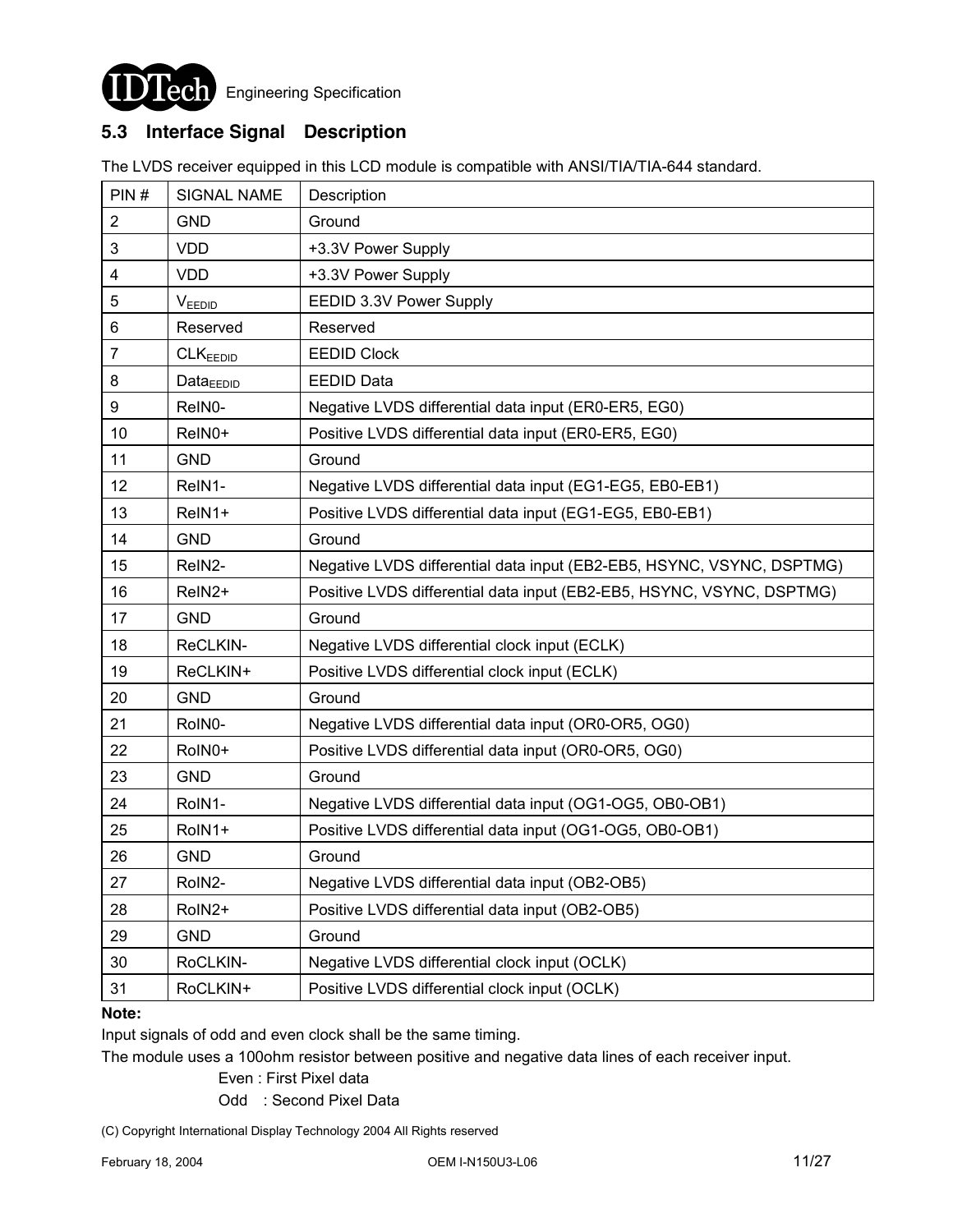

| <b>SIGNAL NAME</b>   | Description                                                                               |
|----------------------|-------------------------------------------------------------------------------------------|
| <b>ER5/OR5</b>       | (Even / Odd) RED Data 5                                                                   |
| ER4/OR4              | (Even / Odd) RED Data 4                                                                   |
| ER3/OR3              | (Even / Odd) RED Data 3                                                                   |
| <b>ER2/OR2</b>       | (Even / Odd) RED Data 2                                                                   |
| ER1/OR1              | (Even / Odd) RED Data 1                                                                   |
| ER0/OR0              | (Even / Odd) RED Data 0                                                                   |
|                      | Red-pixel Data: Each red pixel's brightness data consists of these 6 bits pixel data.     |
| <b>EG5/OG5</b>       | (Even / Odd) GREEN Data 5                                                                 |
| <b>EG4/OG4</b>       | (Even / Odd) GREEN Data 4                                                                 |
| EG3/OG3              | (Even / Odd) GREEN Data 3                                                                 |
| EG2/OG2              | (Even / Odd) GREEN Data 2                                                                 |
| <b>EG1/OG1</b>       | (Even / Odd) GREEN Data 1                                                                 |
| EG0/OG0              | (Even / Odd) GREEN Data 0                                                                 |
|                      | Green-pixel Data: Each green pixel's brightness data consists of these 6 bits pixel data. |
| EB5/OB5              | (Even / Odd) BLUE Data 5                                                                  |
| EB4/OB4              | (Even / Odd) BLUE Data 4                                                                  |
| EB3/OB3              | (Even / Odd) BLUE Data 3                                                                  |
| EB2/OB2              | (Even / Odd) BLUE Data 2                                                                  |
| EB1/OB1              | (Even / Odd) BLUE Data 1                                                                  |
| EB0/OB0              | (Even / Odd) BLUE Data 0                                                                  |
|                      | Blue-pixel Data: Each blue pixel's brightness data consists of these 6 bits pixel data.   |
| ECLK / OCLK          | Data Clock (DTCLK): The typical frequency is 81MHz.                                       |
|                      | The signal is used to strobe the pixel + data and the +DSPTMG                             |
| <b>DSPTMG</b>        | Display Timing:                                                                           |
|                      | When the signal is high, the pixel data shall be valid to be displayed.                   |
| <b>VSYNC</b>         | Vertical Sync: Both active high/low signals are acceptable.                               |
| <b>HSYNC</b>         | Horizontal Sync: Both active high/low signals are acceptable.                             |
| <b>VDD</b>           | Power Supply                                                                              |
| <b>GND</b>           | Ground                                                                                    |
| VEEDID               | <b>EEDID Power Supply</b>                                                                 |
| CLK <sub>EEDID</sub> | <b>EEDID Clock</b>                                                                        |
| Data <sub>EDID</sub> | <b>EEDID Data</b>                                                                         |

Note: Output signals except V<sub>EEDID</sub>, CLK<sub>EEDID</sub> and Data<sub>EEDID</sub> from any system shall be Hi-Z state when VDD is off.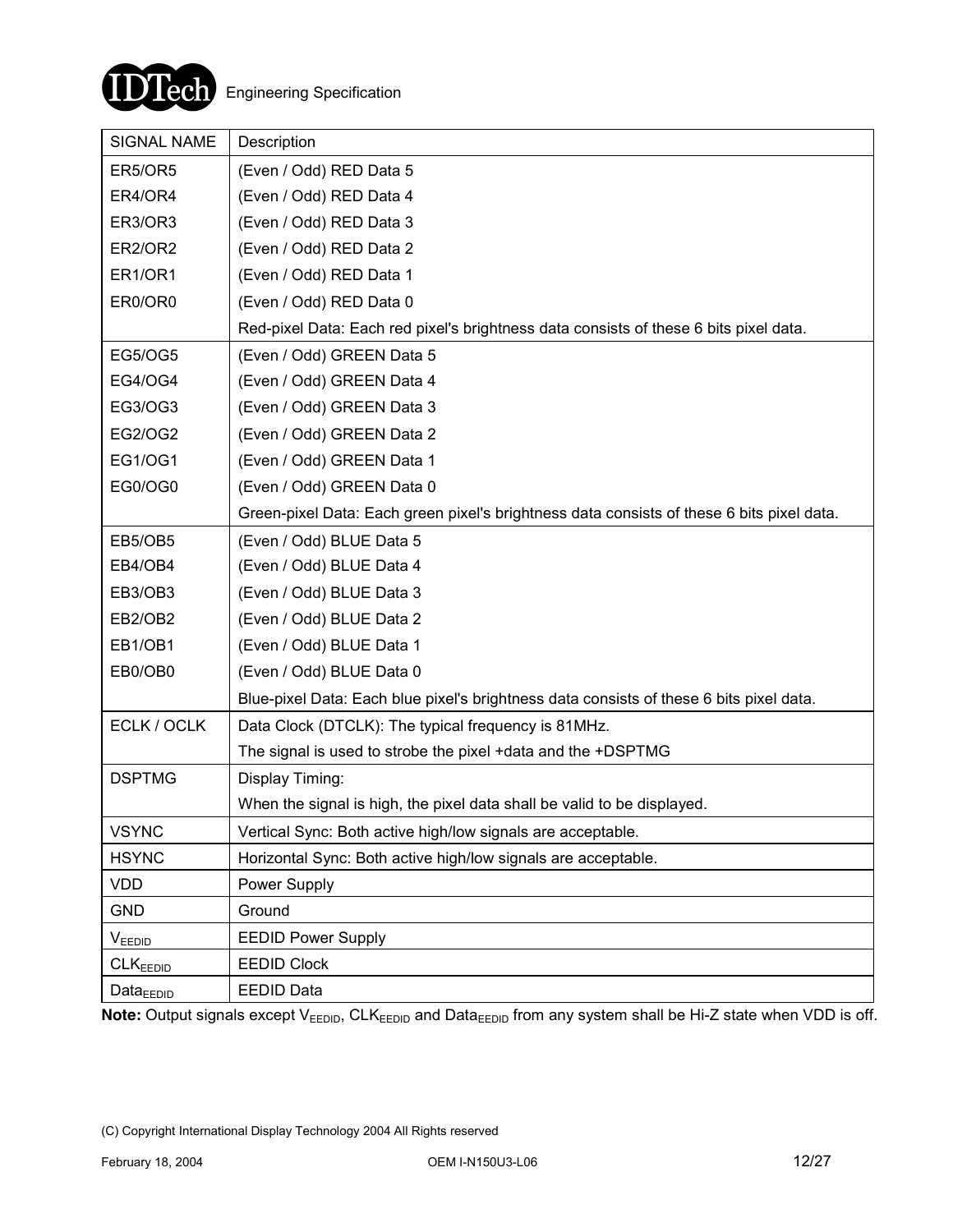

**Lech** Engineering Specification

### **5.4 Interface Signal Electrical Characteristics**

### **5.4.1 Signal Electrical Characteristics for LVDS Receiver**

#### Table. Electrical Characteristics

| <b>Parameter</b>                     | Symbol       | Min    | Typ | Max    | Unit | <b>Conditions</b>           |
|--------------------------------------|--------------|--------|-----|--------|------|-----------------------------|
| Differential Input High Threshold    | Vth          |        |     | $+100$ | mV   | $Vcm=+1.2V$                 |
| Differential Input Low Threshold     | Vtl          | $-100$ |     |        | mV   | $Vcm = +1.2V$               |
| Magnitude Differential Input Voltage | Vid          | 100    |     | 600    | mV   |                             |
| Common Mode Voltage                  | Vcm          | 1.0    | 1.2 | 1.4    | v    | Vth - Vtl = $200 \text{mV}$ |
| Common Mode Voltage Offset           | $\Delta$ Vcm | -50    |     | $+50$  | mV   | Vth - Vtl = $200 \text{mV}$ |

#### **Note:**

- Input signals shall be low or Hi-Z state when VDD is off.
- All electrical characteristics for LVDS signal are defined and shall be measured at the interface connector of LCD (see Figure **Measurement system**).

#### Figure . Voltage Definitions

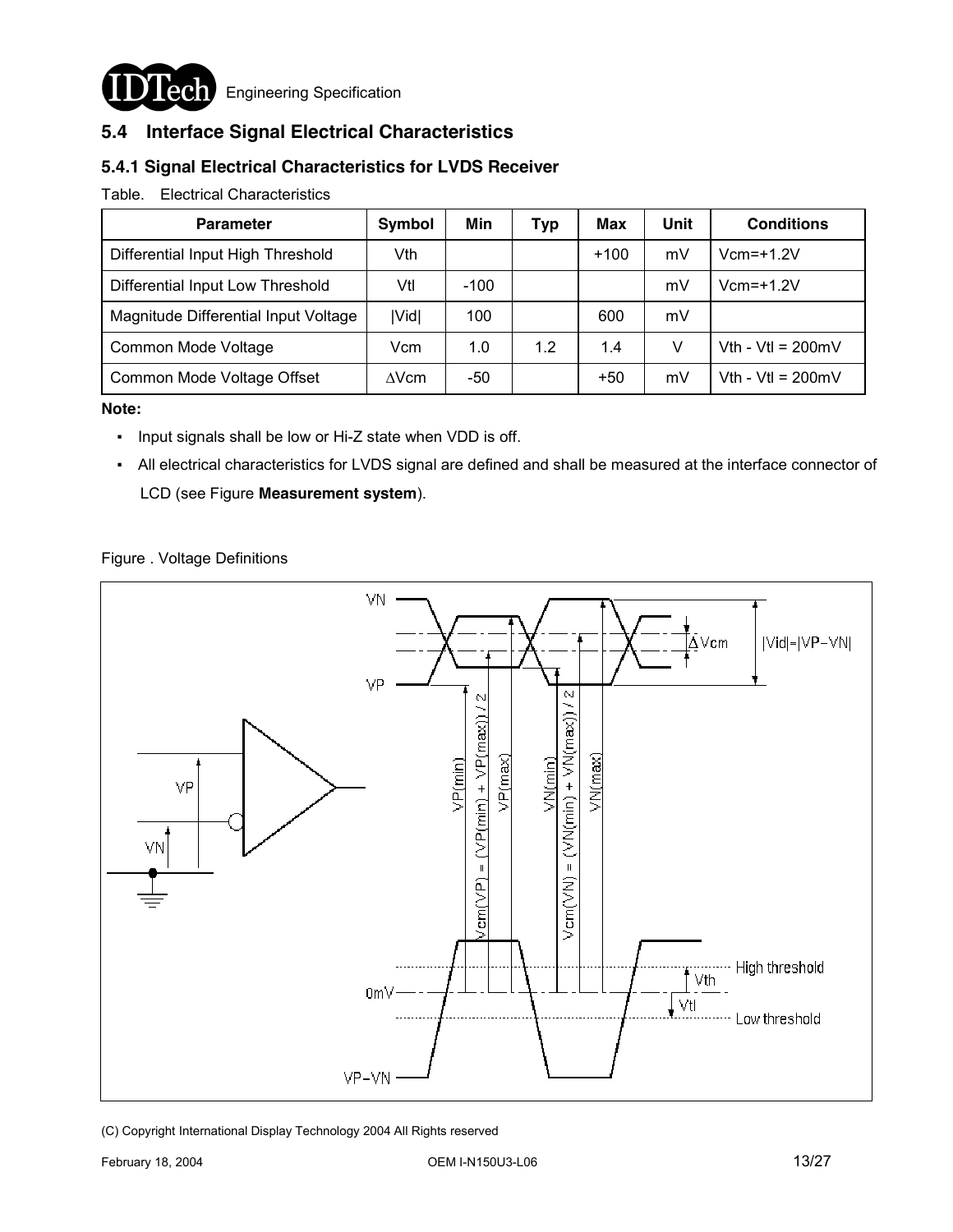



| Table. Switching Characteristics |  |
|----------------------------------|--|
|----------------------------------|--|

| <b>Parameter</b>               | Symbol | Min    | Typ  | Max    | Unit       | <b>Conditions</b>                                       |
|--------------------------------|--------|--------|------|--------|------------|---------------------------------------------------------|
| <b>Clock Frequency</b>         | fc     | 53.0   | 81.0 | 83.0   | <b>MHz</b> |                                                         |
| Cycle Time                     | tc     | 12.0   | 12.3 | 18.8   | ns         |                                                         |
| Data Setup Time (Note 1)       | Tsu    | 500    |      |        | ps         | $fc = 81 MHz$ , $tCCJ < 50 ps$ ,<br>Vth-Vtl = $200mV$ , |
| Data Hold Time (Note 2)        | Thd    | 500    |      |        | ps         | Vcm = $1.2V$ , $\Delta V$ cm = 0                        |
| Cycle-to-cycle jitter (Note 3) | tCCJ   | $-150$ |      | $+150$ | ps         | $fc = 81 MHz$                                           |
| Cycle Modulation Rate (Note 4) | tCJavg |        |      | 20     | ps/clk     | $fc = 81 MHz$                                           |
| Clock Skew between LVDS        |        |        |      | 1      | ns         |                                                         |
| <b>ODD/EVEN</b> channels       |        |        |      |        |            |                                                         |

**Note 1:** All values are at VDD=3.3V, Ta=25 degree C.

**Note 2:** See figure **"Timing Definition**" and **"Timing Definition (detail A)**" for definition.

**Note 3:** Jitter is the magnitude of the change in input clock period.

**Note 4:** This specification defines maximum average cycle modulation rate in peak-to-peak transition within any 100 clock cycles. This specification is applied only if input clock peak jitter within any 100 clock cycles is greater than 300ps.

<sup>(</sup>C) Copyright International Display Technology 2004 All Rights reserved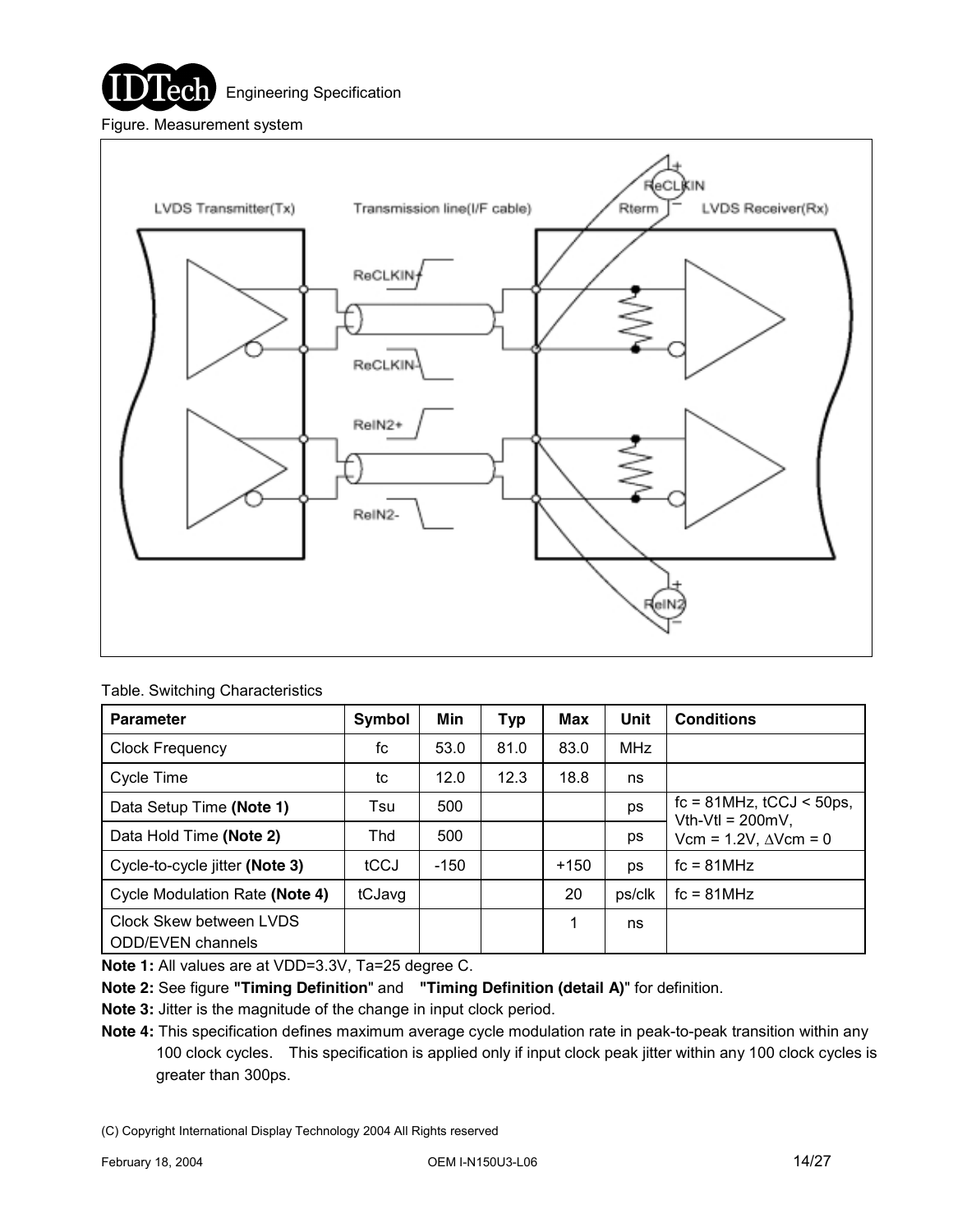

Engineering Specification

Figure. Timing Definition (Even)

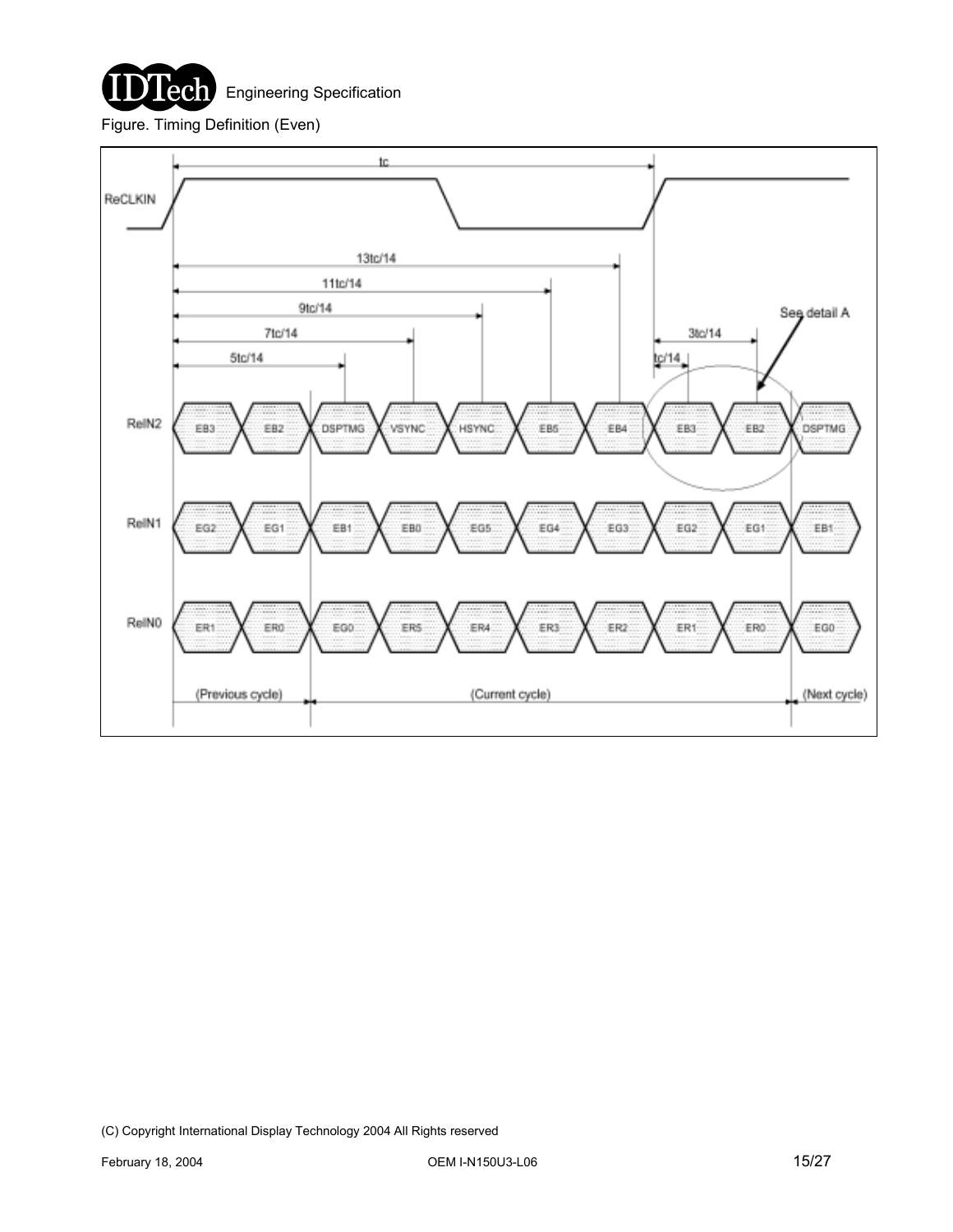

### Figure. Timing Definition (Odd)

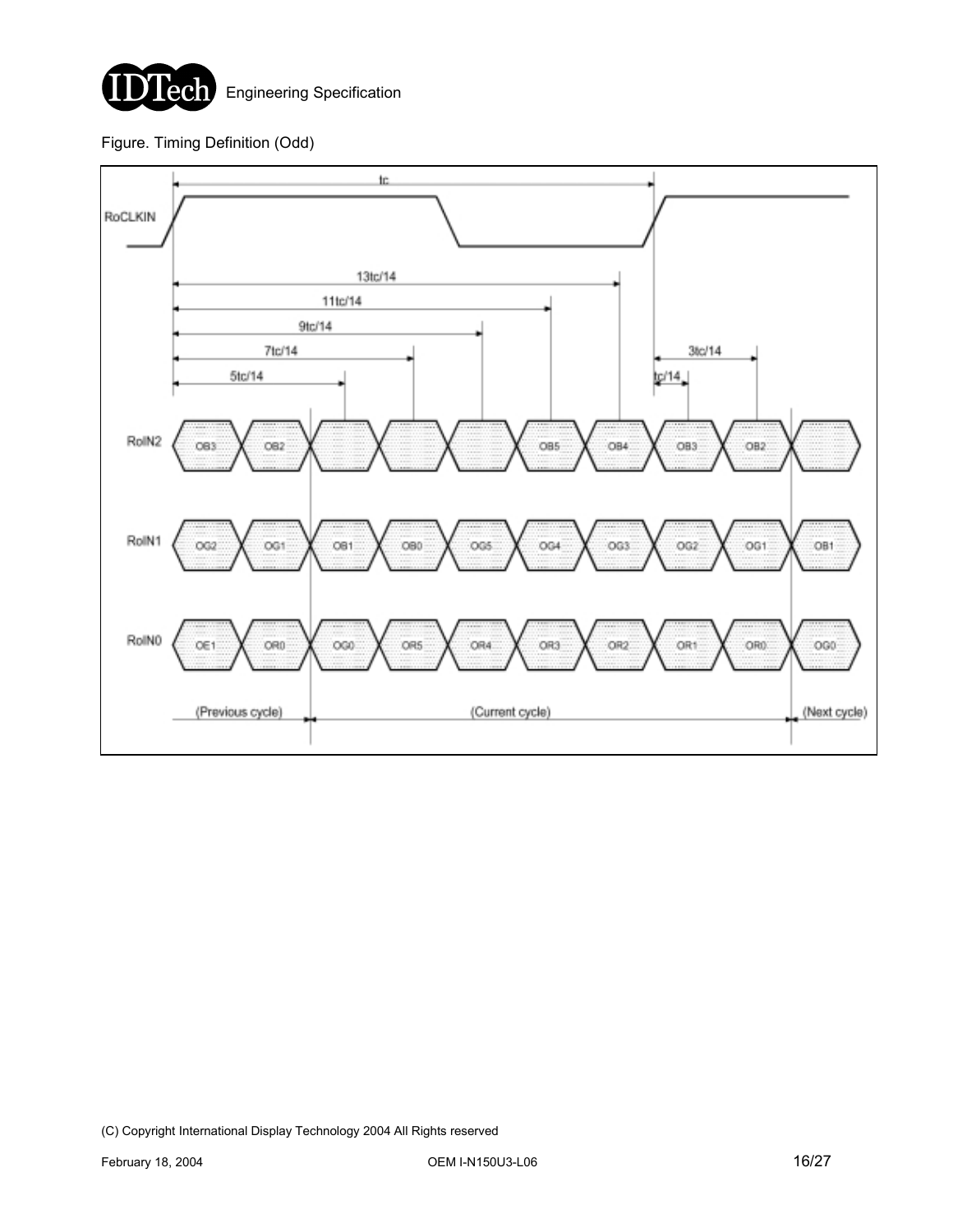

#### Figure. Timing Definition (detail A)



**Note:** Tsu and Thd are internal data sampling window of receiver. Trskm is the system skew margin; i.e., the sum of cable skew, source clock jitter, and other inter-symbol interference, shall be less than Trskm.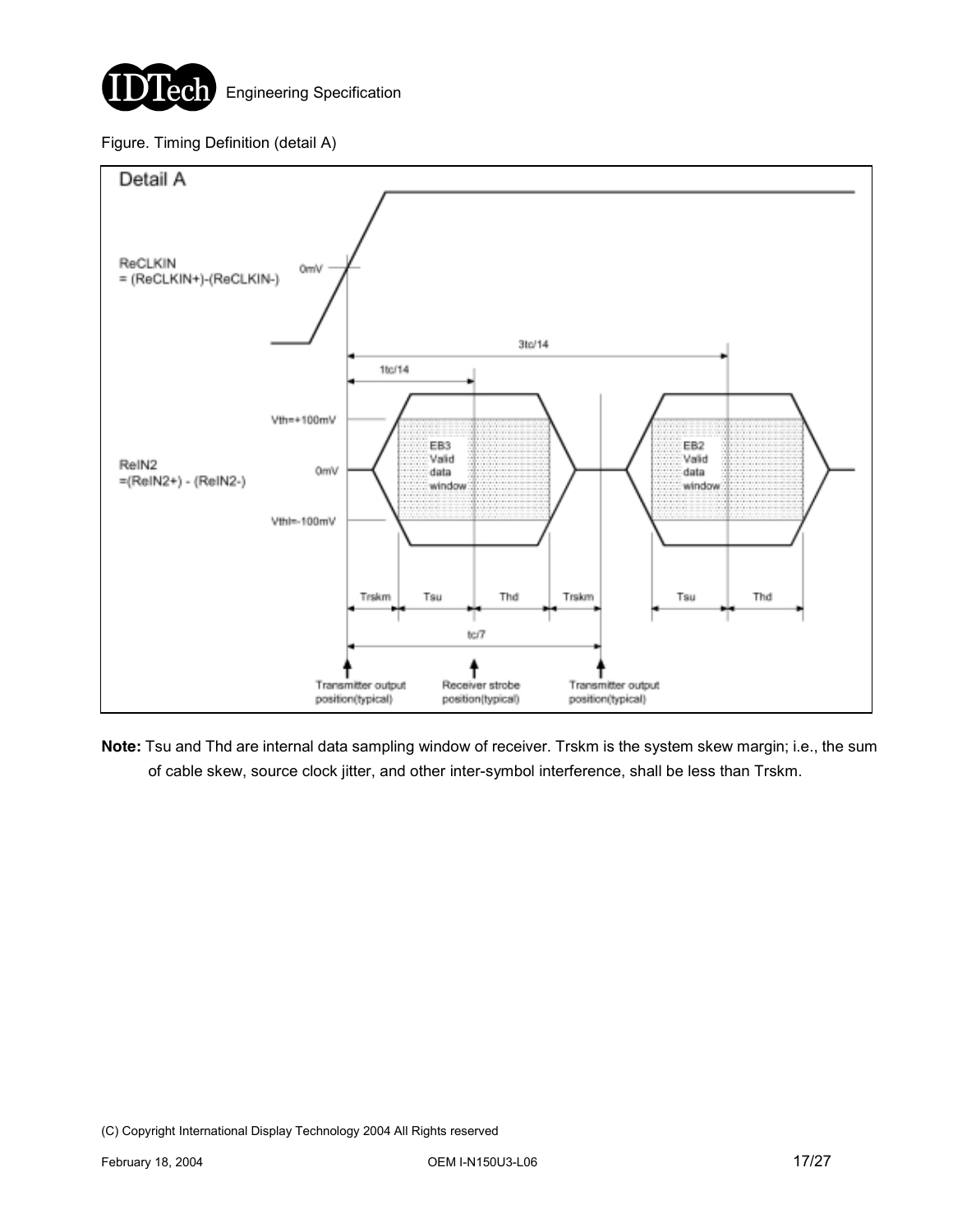

### **5.4.2 LVDS Receiver Internal Circuit**

Below figure shows the internal block diagram of the LVDS receiver.

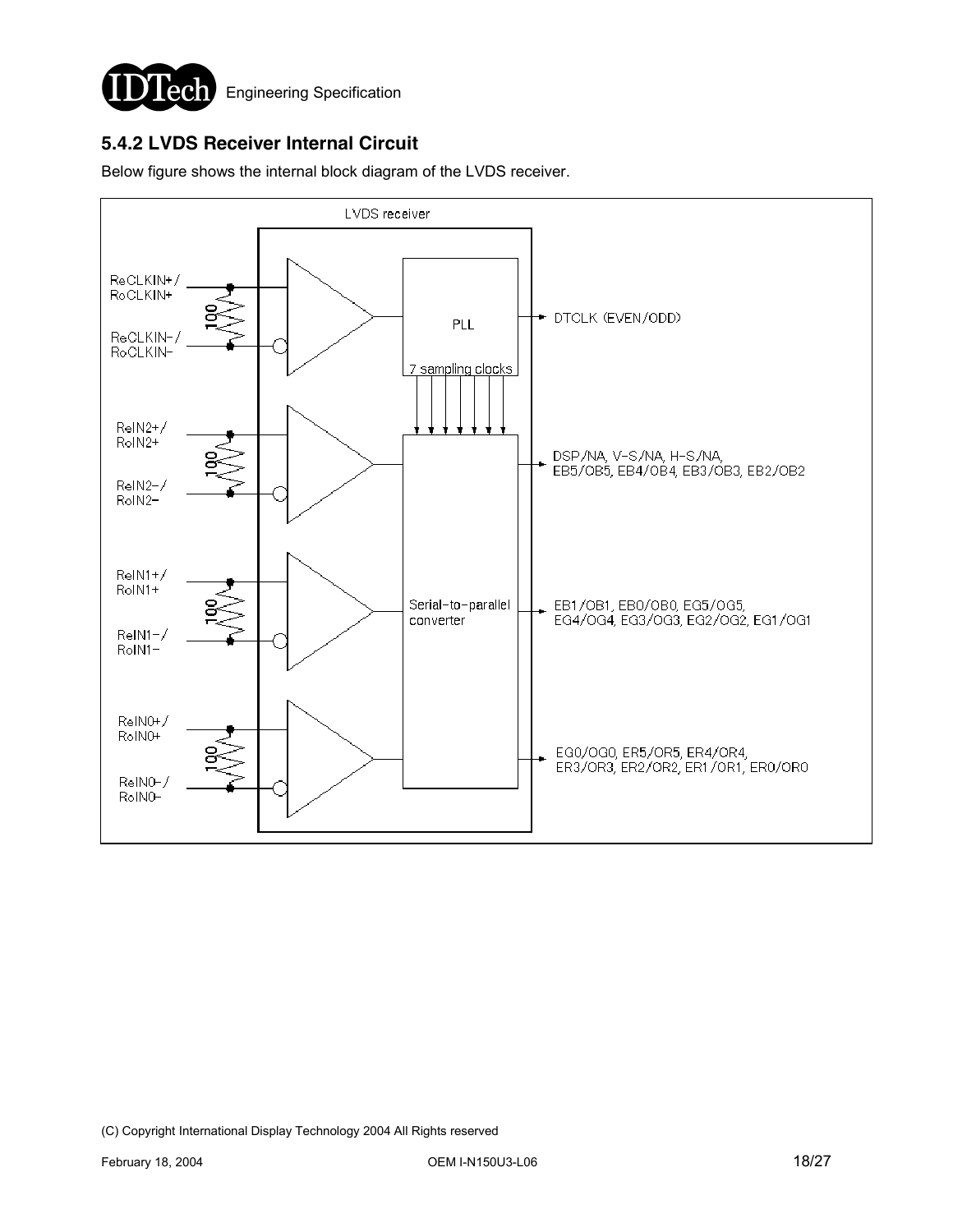

#### **5.4.3 Recommended Guidelines for Motherboard PCB Design and Cable Selection**

Following the suggestions below will help to achieve optimal results.

- Use controlled impedance media for LVDS signals. They should have a matched differential impedance of 100ohm.
- Match electrical lengths between traces to minimize signal skew.
- Isolate TTL signals from LVDS signals.
- For cables, twisted pair, twinax, or flex circuit with close coupled differential traces are recommended.

### **5.5 Signal for Lamp Connector**

| Pin # | <b>Signal Name</b> |
|-------|--------------------|
|       | Lamp High Voltage  |
|       | Lamp Low Voltage   |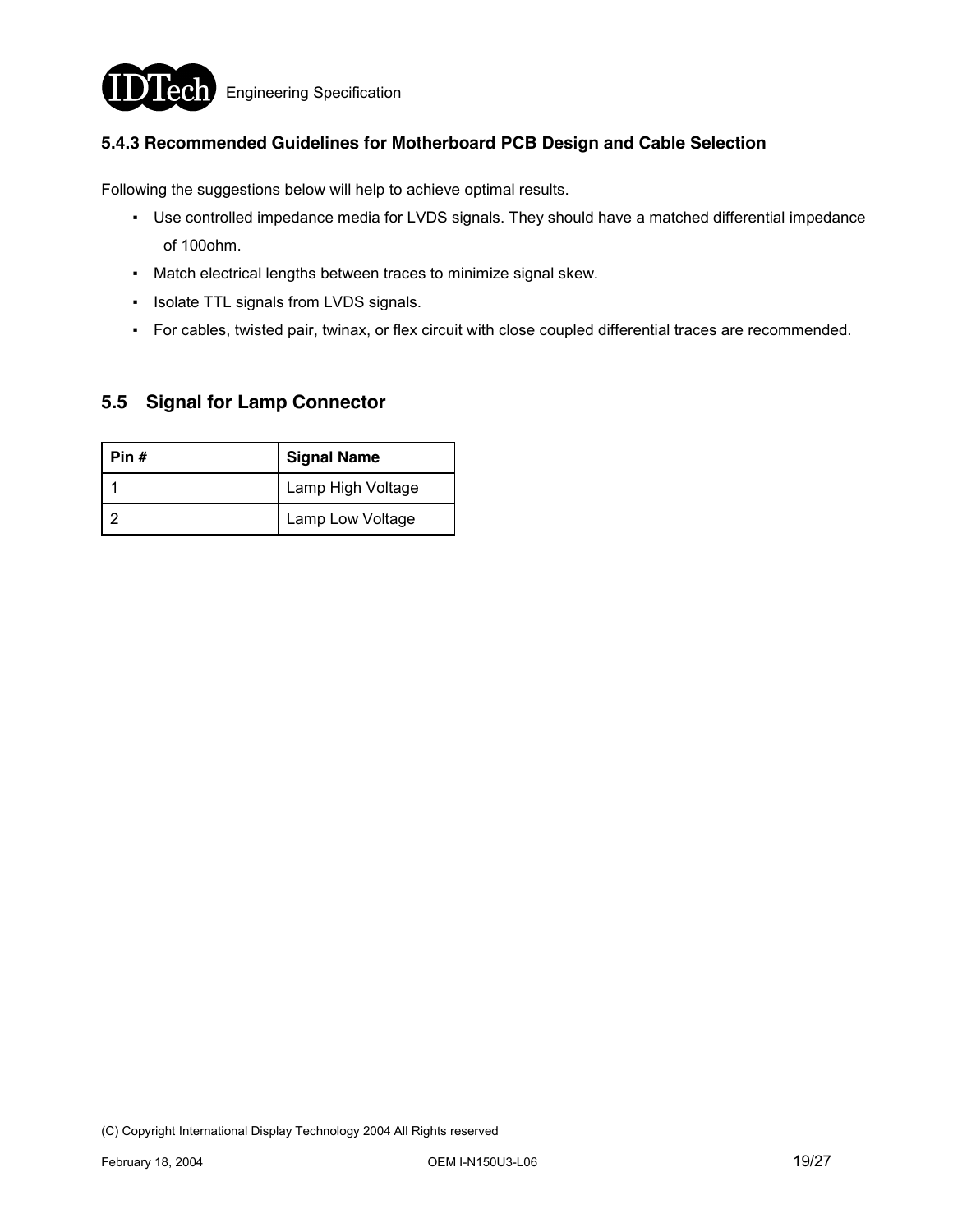

# **6.0 Pixel format image**

Following figure shows the relationship of the input signals and LCD pixel format image. Even and odd pair of RGB data are sampled at a time.

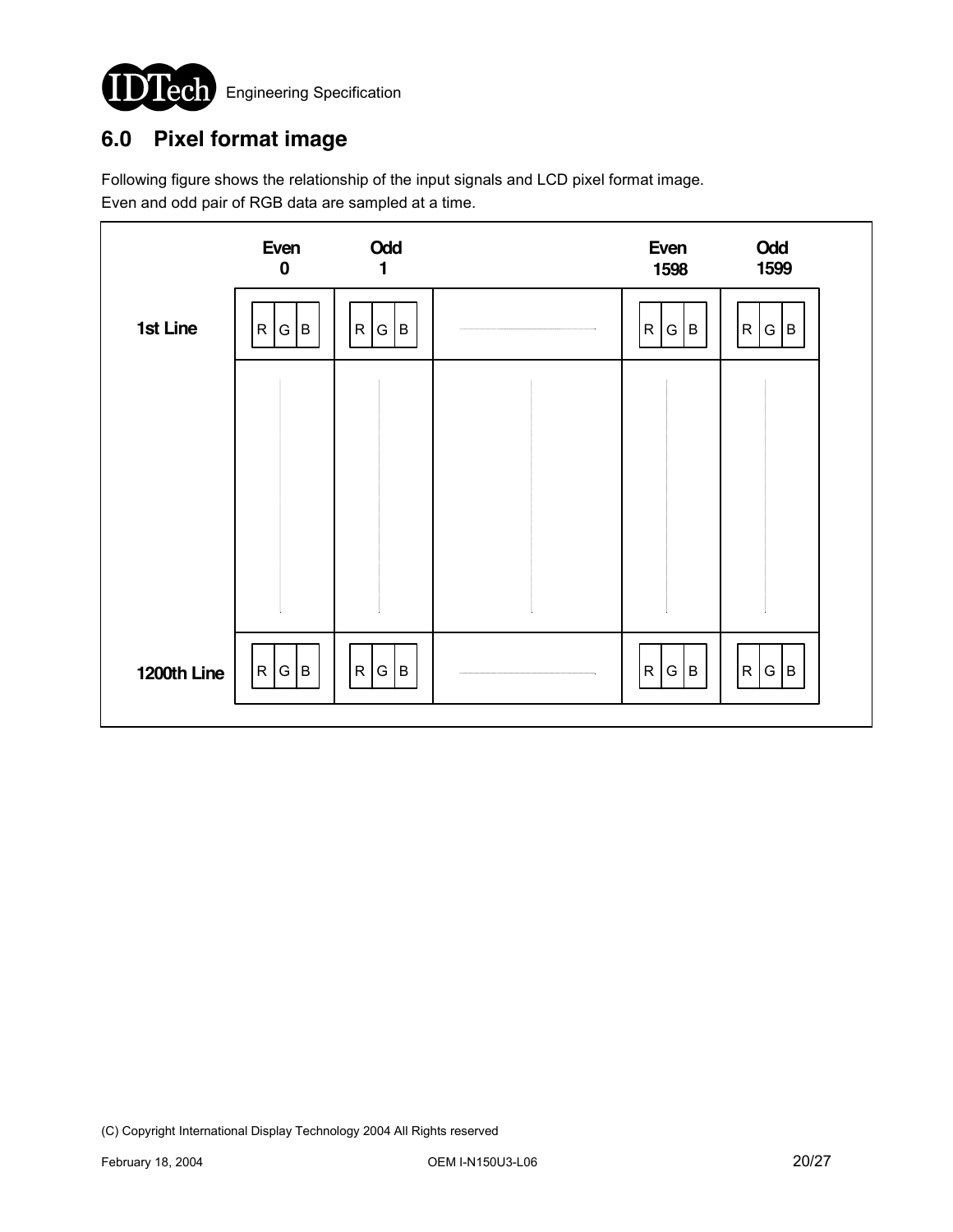

# **7.0 Parameter guide line for CFL Inverter**

| <b>PARAMETER</b>              | <b>MIN</b> | <b>DP-1</b> | <b>MAX</b> | <b>UNITS</b>    | <b>CONDITION</b>  |
|-------------------------------|------------|-------------|------------|-----------------|-------------------|
| <b>White Luminance</b>        |            | 200         |            | $\text{cd/m}^2$ | $(Ta=25 deg.C)$   |
|                               |            | Note 6      |            |                 |                   |
| CFL current (ICFL)            | TBD        | 6.5         | 7.0        | mArms           | $(Ta=25 \deg.C)$  |
|                               |            | Note 5      |            |                 |                   |
| CFL Frequency (FCFL)          | 40         |             | 70         | <b>KHz</b>      | $(Ta=25 \deg.C)$  |
|                               |            |             |            |                 | Note 1            |
| CFL Ignition Voltage (Vs)     | 1,600      |             |            | Vrms            | $(Ta=0 deg.C)$    |
|                               |            |             |            |                 | Note <sub>3</sub> |
| CFL Voltage (Reference)(VCFL) |            | 630         |            | <b>Vrms</b>     | $(Ta=25 deg.C)$   |
|                               |            |             |            |                 | Note 2            |
| CFL Power consumption (PCFL)  |            | 4.1         | 4.5        | W               | $(Ta=25 \deg.C)$  |
|                               |            |             |            |                 | Note 2            |

**Note 1:** CFL discharge frequency should be carefully determined to avoid interference between inverter and TFT LCD.

**Note 2:** Calculated value for reference (ICFL x VCFL = PCFL).

**Note 3:** CFL inverter should be able to give out a power that has a generating capacity of over 1,600 voltage. Lamp units need 1,600 voltage minimum for ignition.

**Note 4:** DP-1 (Design Point-1) is IDTech recommended Design Point.

- \*1 All of characteristics listed are measured under the condition using the IDTech Test inverter.
- \*2 In case of using an inverter other than listed, it is recommended to check the inverter carefully. Sometimes, interfering noise stripes appear on the screen, and substandard luminance or flicker at low power may happen.
- \*3 In designing an inverter, it is suggested to check safety circuit very carefully. Impedance of CFL, for instance, becomes more than 1 [M ohm] when CFL is damaged.
- \*4 Generally, CFL has some amount of delay time after applying kick-off voltage. It is recommended to keep on applying kick-off voltage for 1 [Sec] until discharge.
- \*5 Reducing CFL current increases CFL discharge voltage and generally increases CFL discharge frequency. So all the parameters of an inverter should be carefully designed so as not to produce too much leakage current from high-voltage output of the inverter.
- \*6 It should be employed the inverter which has 'Duty Dimming', if ICFL is less than 4[mA].

**Note 5:** To use inverter card of SANKEN SCF-0281.

**Note 6:** 200 Typ. (center), 170 Min. (center), 185 Typ. (5 point average)

<sup>(</sup>C) Copyright International Display Technology 2004 All Rights reserved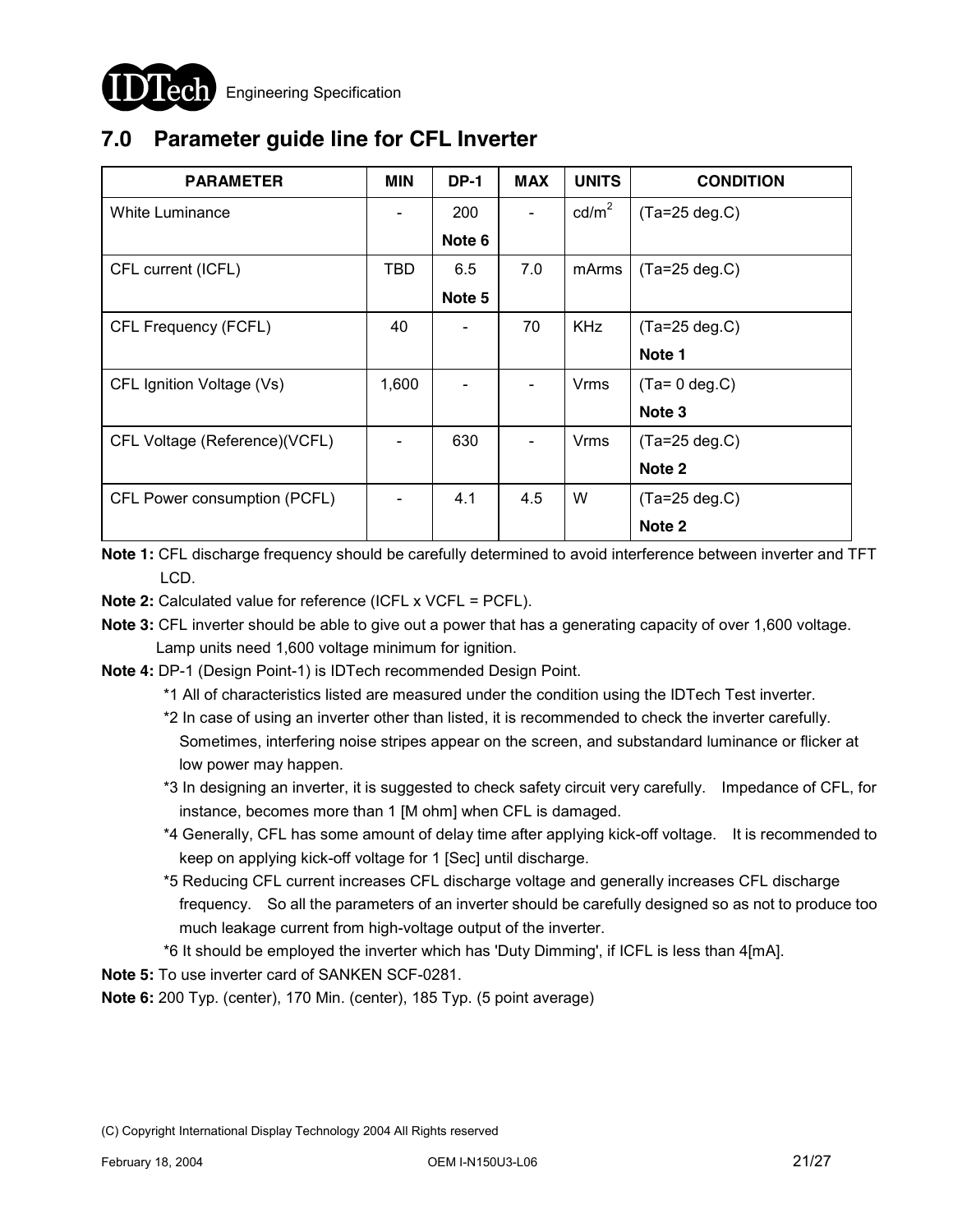

The following chart is Luminance versus Lamp Power for your reference.

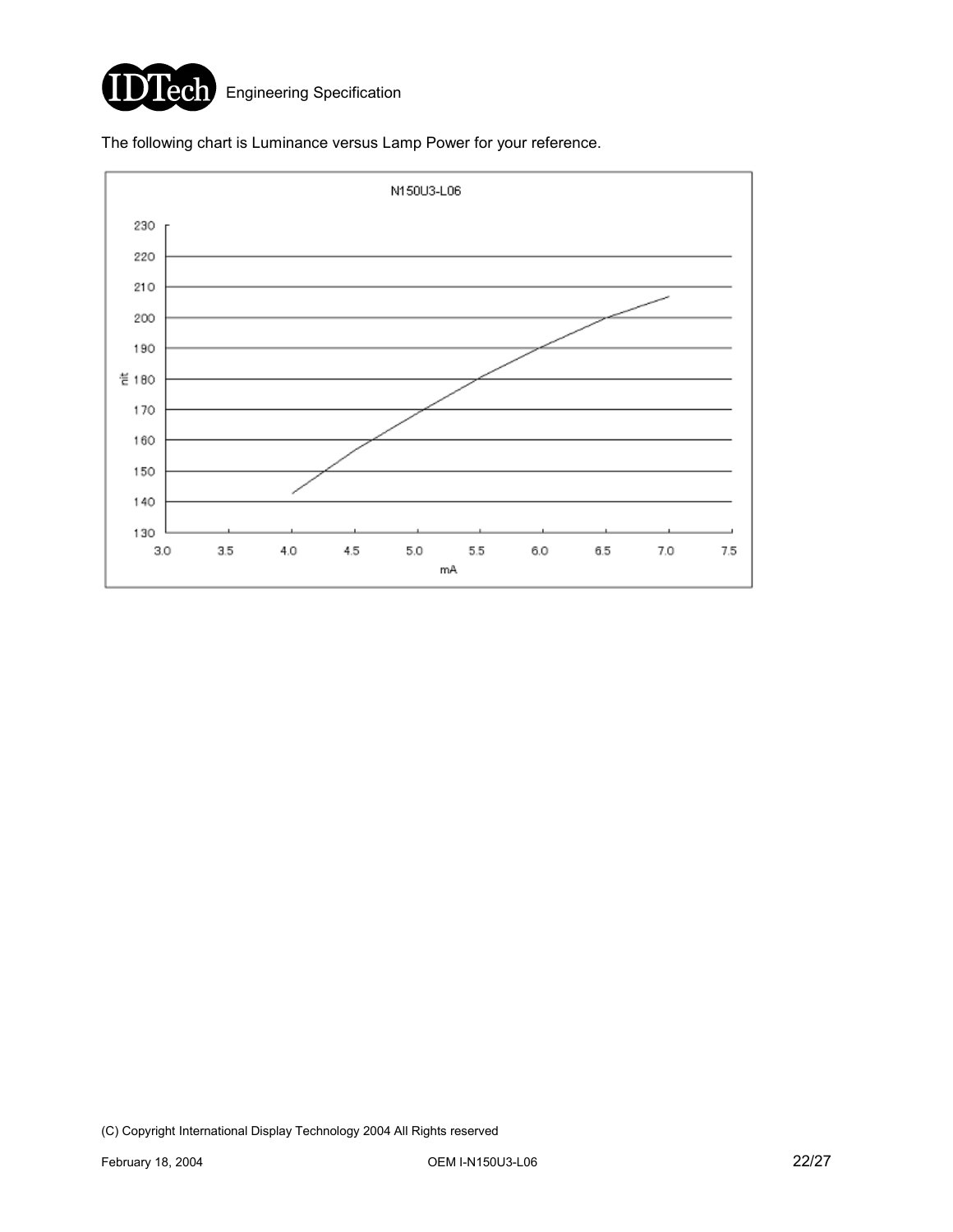

**LCCI** Engineering Specification

# **8.0 Interface Timings**

Basically, interface timings described here is not actual input timing of LCD module but output timing of SN75LVDS86 (Texas Instruments) or equivalent.

### **8.1 Timing Characteristics**

| Signal       | Item                  | Symbol     | MIN.                         | TYP.  | MAX.                         | Unit    |
|--------------|-----------------------|------------|------------------------------|-------|------------------------------|---------|
| <b>DTCLK</b> | Freqency              | Fdck       | 53.0                         | 81.0  | 83.0                         | [MHz]   |
| (ECLK/OCLK)  |                       | <b>Tck</b> | 12.0                         | 12.3  | 18.8                         | [ns]    |
| +V-Sync      | <b>Frame Rate</b>     | Fv         |                              | 60.0  |                              | [Hz]    |
|              |                       | Tv         | $\qquad \qquad \blacksquare$ | 16.67 | $\qquad \qquad \blacksquare$ | [ms]    |
|              |                       | Nv         | 1208                         | 1250  | 2046                         | [lines] |
|              | <b>V-Active Level</b> | Tva        | 13.33                        | 40.0  | 839.8                        | [us]    |
|              |                       | Nva        | 1                            | 3     | 63                           | [lines] |
|              | V-Back Porch          | <b>Nvb</b> | $6\phantom{1}$               | 46    | 125                          | [lines] |
|              | V-Front Porch         | Nvf        | 1                            | 1     | 125                          | [lines] |
| +DSPTMG      | V-Line                | m          |                              | 1200  |                              | [lines] |
| +H-Sync      | Scan Rate             | Fh         | $\qquad \qquad \blacksquare$ | 75.0  | $\qquad \qquad \blacksquare$ | [KHz]   |
|              |                       | Th         | $\qquad \qquad \blacksquare$ | 13.33 | $\overline{\phantom{0}}$     | [usec]  |
|              |                       | Nh         | 1024                         | 1080  | 2046                         | [Tck]   |
|              | <b>H-Active Level</b> | Tha        |                              | 1.185 |                              | [usec]  |
|              |                       | Tha        | 8                            | 96    | 255                          | [Tck]   |
|              | H-Back Porch          | Thb        | 8                            | 152   | 511                          | [Tck]   |
|              | <b>H-Front Porch</b>  | Thf        | 8                            | 32    |                              | [Tck]   |
| +DSPTMG      | <b>Display</b>        | Thd        | $\blacksquare$               | 9.877 | $\overline{\phantom{a}}$     | [usec]  |
| +DATA        | Data Even/Odd         | n          |                              | 1600  |                              | [dots]  |

**Note:** Both positive Hsync and positive Vsync polarity is recommended.

 Disp Timing Period (Th, Nh) must be constant by each every line. If Disp timing are not constant due to Spread Spectrum, the following expression has to be satisfied. DeltaDT x Tvblk < 300 [Tck] DTmax : Disp Timing Period MAX [Tck] DTmin : Disp Timing Period MIN [Tck] DeltaDT = DTmax - DTmin Tvblk : V Blanking [lines] Tck : DTCLK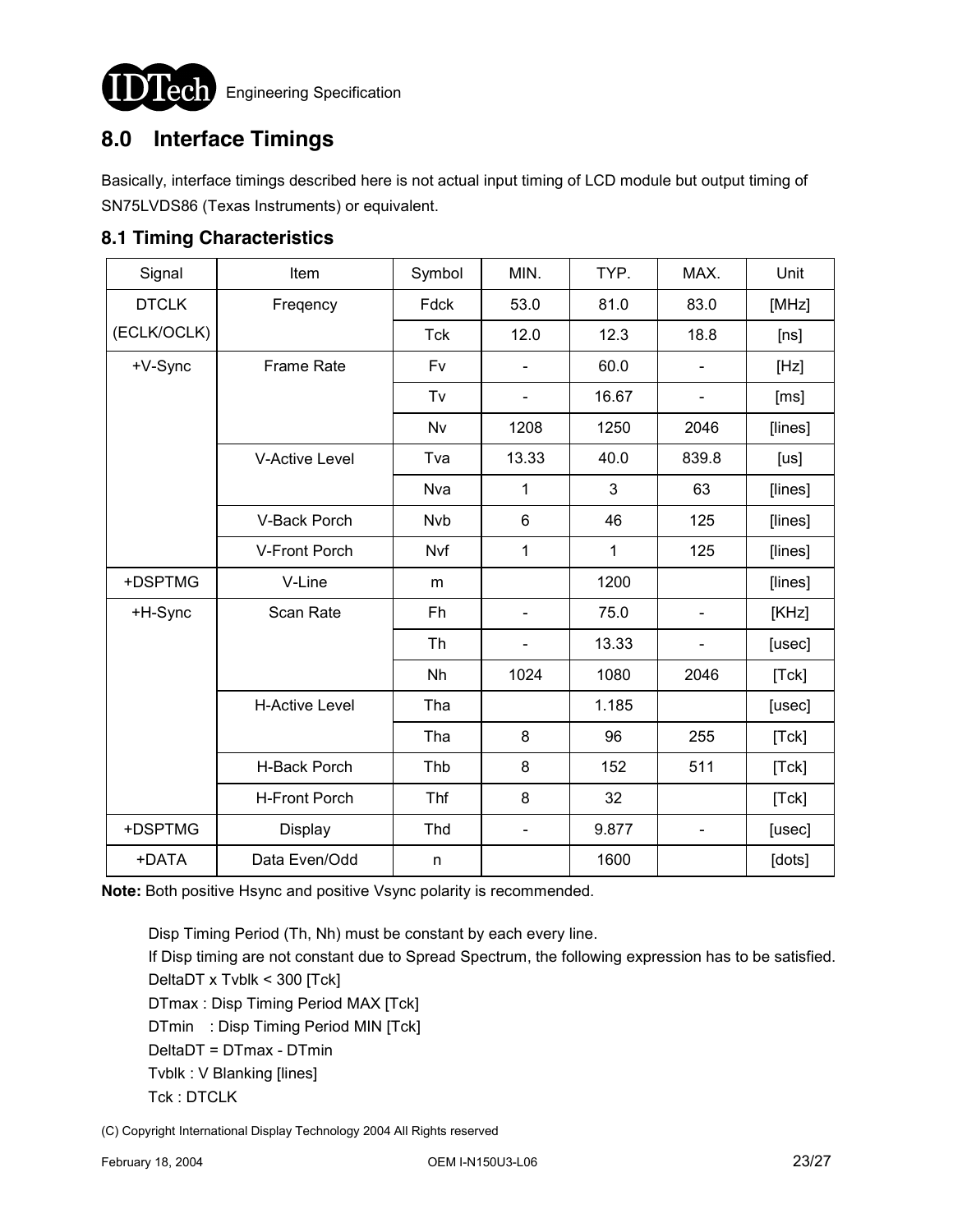

### **8.2 Timing Definition**

#### **Vertical Timing**

| Support mode              | Tyblk           | m                   | <b>Tvf VSYNC</b> | Tv.Nv        | <b>Tva VSYNC</b> | <b>Tvb VSYNC</b>  |
|---------------------------|-----------------|---------------------|------------------|--------------|------------------|-------------------|
|                           | Vertical        | <b>Active Field</b> | Front Porch      | Frame Time   | Width            | <b>Back Porch</b> |
|                           | <b>Blanking</b> |                     |                  |              |                  |                   |
| 1600 x 1200 at 60Hz       | $0.667$ ms      | 16,000 ms           | $0.013$ ms       | 16.667 ms    | $0.040$ ms       | $0.613$ ms        |
| (H line rate : $13.3$ us) | $(50$ lines)    | (1200 lines)        | $(1$ line)       | (1250 lines) | $(3$ lines)      | $(46$ lines)      |



#### **Horizontal Timing**

| Support mode       | <b>Thblk</b>    | <b>Thd</b>          | Thf HSYNC   | Th,Nh         | Tha          | Thb               |
|--------------------|-----------------|---------------------|-------------|---------------|--------------|-------------------|
|                    | Horizontal      | <b>Active Field</b> | Front Porch | H Line Time   | <b>HSYNC</b> | <b>HSYNC</b>      |
|                    | <b>Blanking</b> |                     |             |               | Width        | <b>Back Porch</b> |
| 1600 x 1200        | 3.457 us        | 9.877 us            | $0.395$ us  | 13.333 us     | 1.185 us     | 1.877 us          |
| Dotclock: 162.000  | $(560$ dots)    | (1600 dots)         | $(64$ dots) | $(2160$ dots) | $(192$ dots) | $(304$ dots)      |
| MHz (81.000MHz x2) |                 |                     |             |               |              |                   |

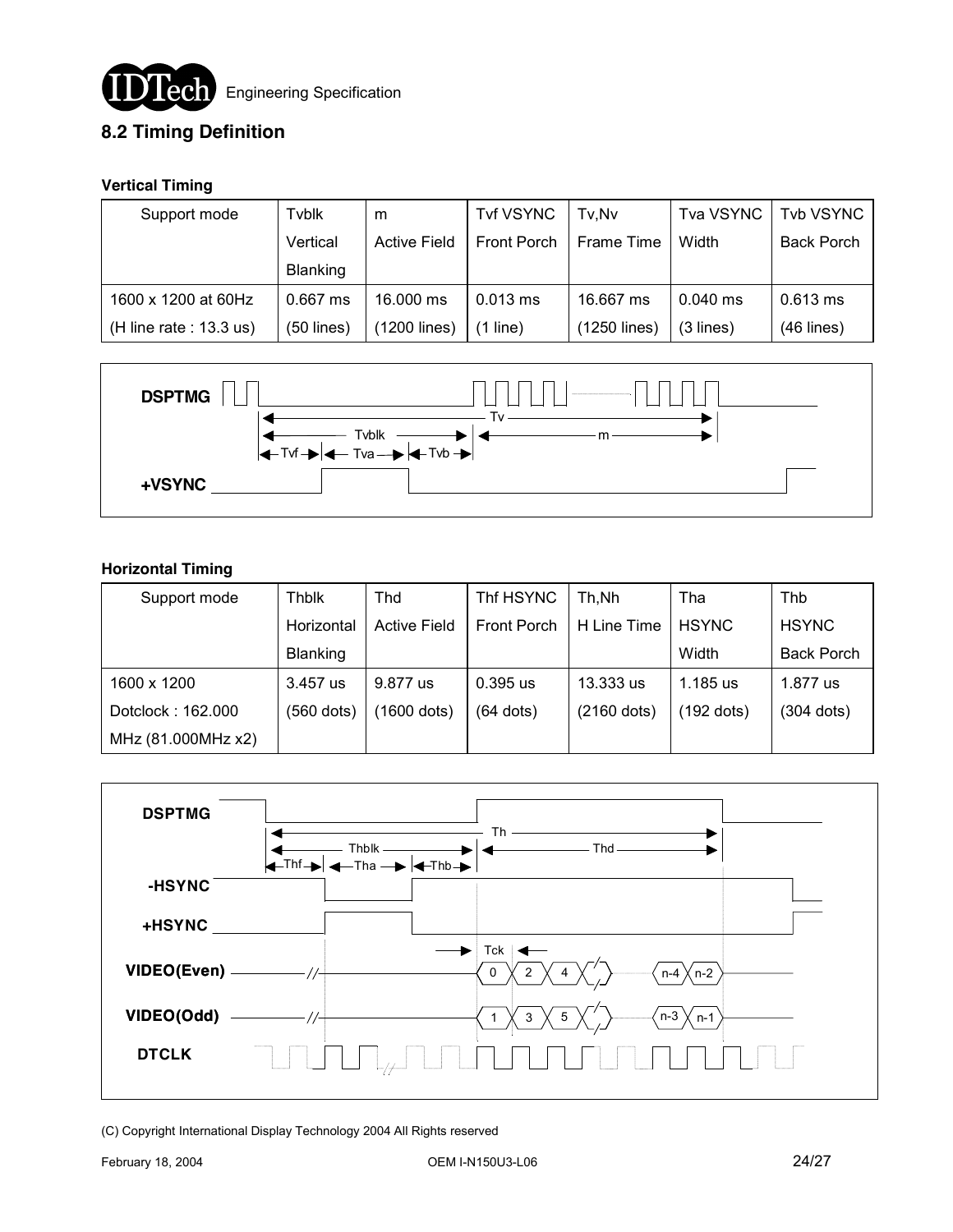

# **9.0 Power Specifications**

Input power specifications are as follows;

Operating Input Voltage Conditions: +3.0V to +3.6V

Power Characteristics

| <b>SYMBOL</b> | <b>PARAMETER</b>          | Min | <b>Typ</b> | Max  | <b>UNITS</b> | <b>CONDITION</b>       |
|---------------|---------------------------|-----|------------|------|--------------|------------------------|
| <b>VDD</b>    | Logic/LCD Drive Voltage   | 3.0 | 3.3        | 3.6  | [V]          | Load Capacitance 68 uF |
| <b>PDD</b>    | <b>VDD Power</b>          |     |            | 4.4  | [W]          | MAX.Pattern,           |
|               |                           |     |            |      |              | $VDD=3.6[V]$           |
| <b>PDD</b>    | <b>VDD Power</b>          |     | 3.1        |      | [W]          | All White Pattern,     |
|               |                           |     |            |      |              | $VDD=3.3[V]$           |
| <b>IDD</b>    | <b>VDD Current</b>        |     |            | 1.44 | [A]          | MAX.Pattern,           |
|               |                           |     |            |      |              | $VDD=3.0[V]$           |
| <b>IDD</b>    | <b>VDD Current</b>        |     | 0.95       |      | [A]          | All White Pattern,     |
|               |                           |     |            |      |              | $VDD=3.3[V]$           |
| VDDrp         | Allowable Logic/LCD       |     |            | 100  | $[mVp-p]$    |                        |
|               | Drive Ripple Voltage      |     |            |      |              |                        |
| <b>VDDns</b>  | Allowable Logic/LCD       |     |            | 100  | $[mVp-p]$    |                        |
|               | <b>Drive Ripple Noise</b> |     |            |      |              |                        |

**Note:** VDD Line impedance of between system side and LCD panel should be minimized for meeting the above requirements.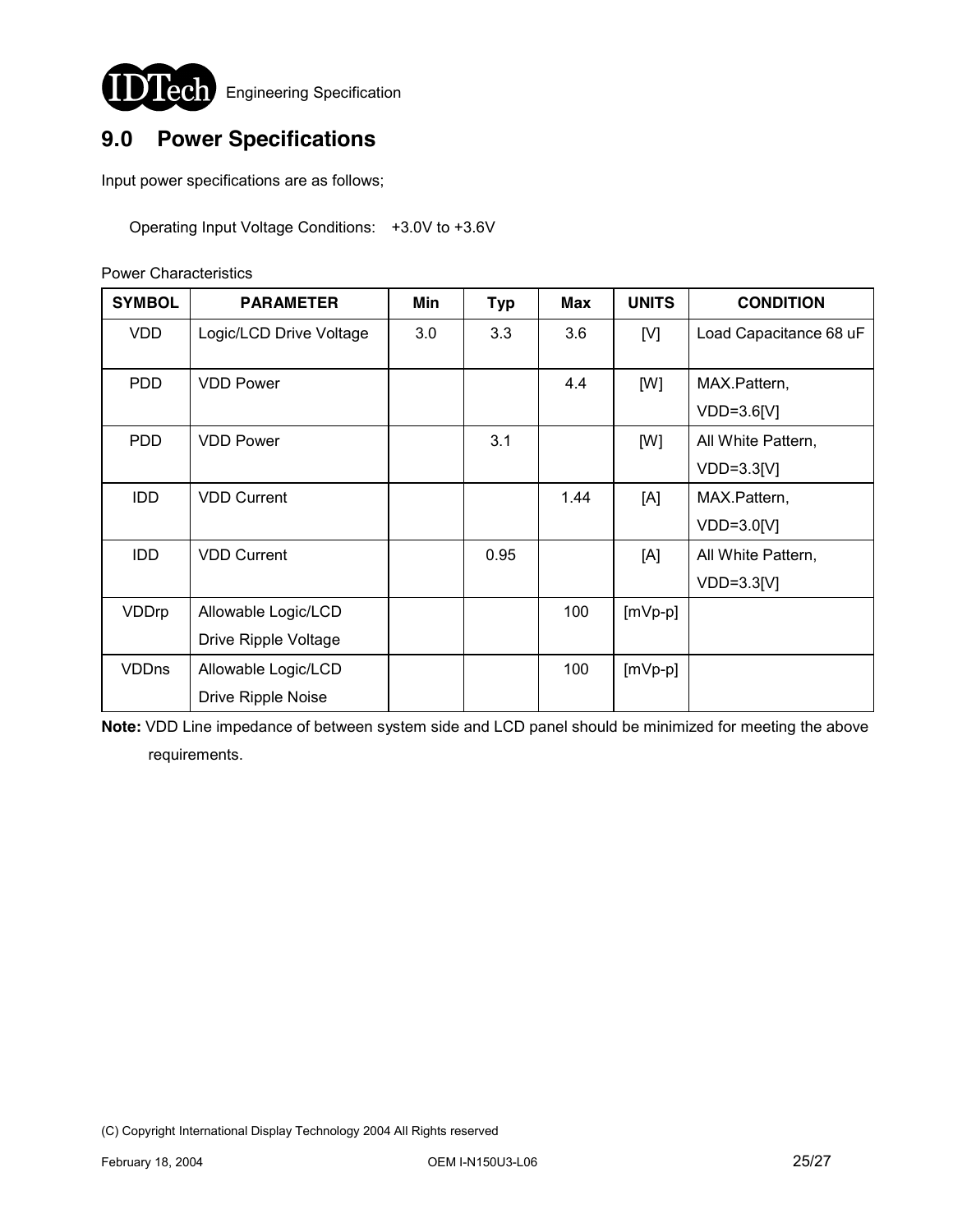

### **10.0 Power ON/OFF Sequence**

VDD power and lamp on/off sequence is as follows. Interface signals are also shown in the chart. Signals from any system shall be Hi-Z state or low level when VDD is off.